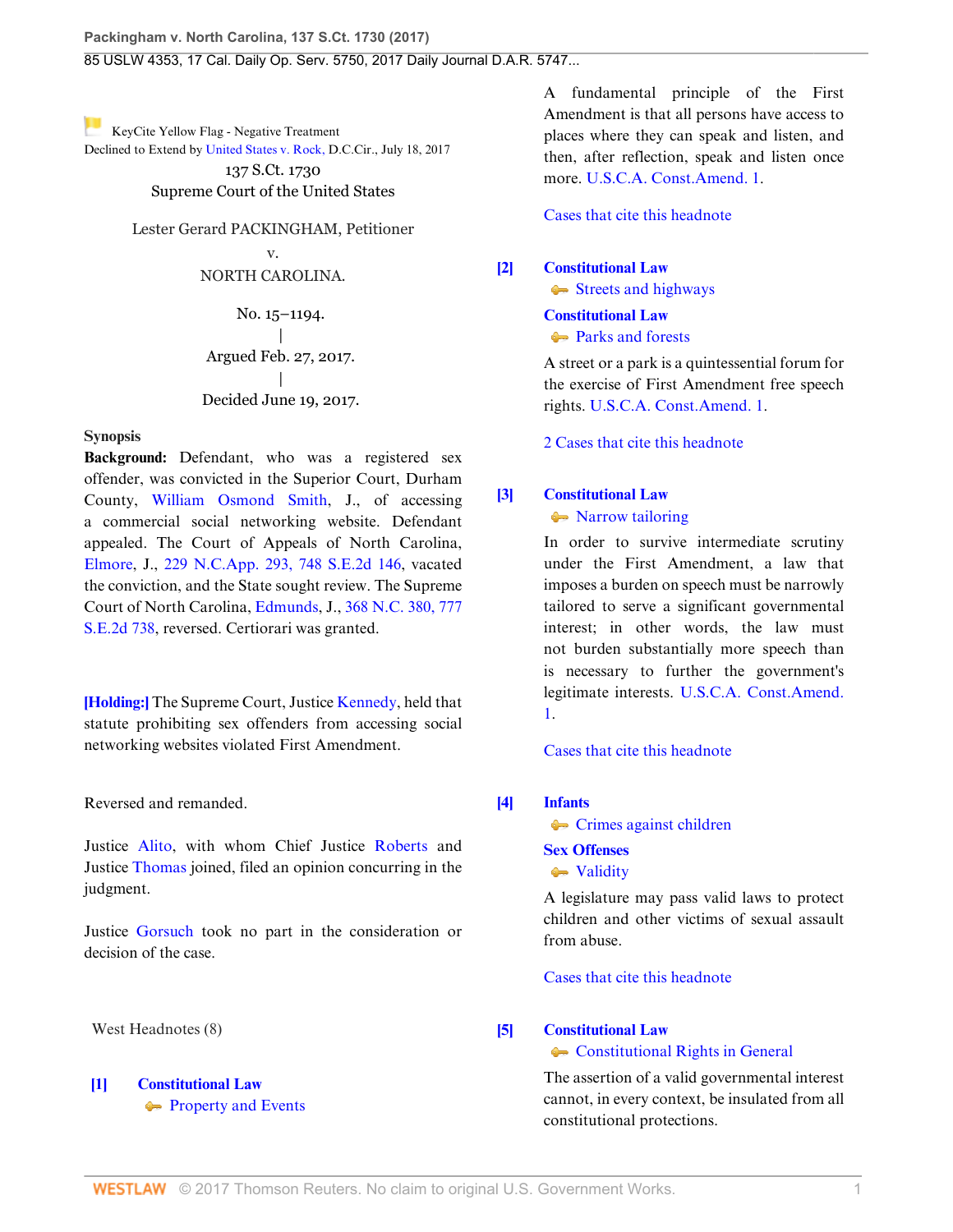[Cases that cite this headnote](http://www.westlaw.com/Link/RelatedInformation/DocHeadnoteLink?docGuid=I6ee1aafe54f611e7b73588f1a9cfce05&headnoteId=204188606600520170731065917&originationContext=document&vr=3.0&rs=cblt1.0&transitionType=CitingReferences&contextData=(sc.UserEnteredCitation))

### <span id="page-1-1"></span>**[\[6\]](#page-5-3) [Constitutional Law](http://www.westlaw.com/Browse/Home/KeyNumber/92/View.html?docGuid=I6ee1aafe54f611e7b73588f1a9cfce05&originationContext=document&vr=3.0&rs=cblt1.0&transitionType=DocumentItem&contextData=(sc.UserEnteredCitation))**

**[Law Enforcement; Criminal Conduct](http://www.westlaw.com/Browse/Home/KeyNumber/92XVIII(H)/View.html?docGuid=I6ee1aafe54f611e7b73588f1a9cfce05&originationContext=document&vr=3.0&rs=cblt1.0&transitionType=DocumentItem&contextData=(sc.UserEnteredCitation))** 

Specific criminal acts are not protected speech under the First Amendment even if speech is the means for their commission. [U.S.C.A.](http://www.westlaw.com/Link/Document/FullText?findType=L&pubNum=1000583&cite=USCOAMENDI&originatingDoc=I6ee1aafe54f611e7b73588f1a9cfce05&refType=LQ&originationContext=document&vr=3.0&rs=cblt1.0&transitionType=DocumentItem&contextData=(sc.UserEnteredCitation)) [Const.Amend. 1](http://www.westlaw.com/Link/Document/FullText?findType=L&pubNum=1000583&cite=USCOAMENDI&originatingDoc=I6ee1aafe54f611e7b73588f1a9cfce05&refType=LQ&originationContext=document&vr=3.0&rs=cblt1.0&transitionType=DocumentItem&contextData=(sc.UserEnteredCitation)).

### [Cases that cite this headnote](http://www.westlaw.com/Link/RelatedInformation/DocHeadnoteLink?docGuid=I6ee1aafe54f611e7b73588f1a9cfce05&headnoteId=204188606600620170731065917&originationContext=document&vr=3.0&rs=cblt1.0&transitionType=CitingReferences&contextData=(sc.UserEnteredCitation))

#### <span id="page-1-0"></span>**[\[7\]](#page-5-4) [Constitutional Law](http://www.westlaw.com/Browse/Home/KeyNumber/92/View.html?docGuid=I6ee1aafe54f611e7b73588f1a9cfce05&originationContext=document&vr=3.0&rs=cblt1.0&transitionType=DocumentItem&contextData=(sc.UserEnteredCitation))**

[Solicitation of children and minors](http://www.westlaw.com/Browse/Home/KeyNumber/92k2260/View.html?docGuid=I6ee1aafe54f611e7b73588f1a9cfce05&originationContext=document&vr=3.0&rs=cblt1.0&transitionType=DocumentItem&contextData=(sc.UserEnteredCitation))

#### **[Mental Health](http://www.westlaw.com/Browse/Home/KeyNumber/257A/View.html?docGuid=I6ee1aafe54f611e7b73588f1a9cfce05&originationContext=document&vr=3.0&rs=cblt1.0&transitionType=DocumentItem&contextData=(sc.UserEnteredCitation))**

#### [Sex offenders](http://www.westlaw.com/Browse/Home/KeyNumber/257Ak433(2)/View.html?docGuid=I6ee1aafe54f611e7b73588f1a9cfce05&originationContext=document&vr=3.0&rs=cblt1.0&transitionType=DocumentItem&contextData=(sc.UserEnteredCitation))

North Carolina statute making it a felony for registered sex offenders to access social networking websites was not narrowly tailored to serve significant government interest in protecting children from abuse, and therefore, violated First Amendment speech rights of offenders; various social networking websites were principal sources for knowing current events and checking advertisements for employment, such websites were the modern public square, and convicted criminals could receive legitimate benefits in accessing the websites. [U.S.C.A.](http://www.westlaw.com/Link/Document/FullText?findType=L&pubNum=1000583&cite=USCOAMENDI&originatingDoc=I6ee1aafe54f611e7b73588f1a9cfce05&refType=LQ&originationContext=document&vr=3.0&rs=cblt1.0&transitionType=DocumentItem&contextData=(sc.UserEnteredCitation)) [Const.Amend. 1](http://www.westlaw.com/Link/Document/FullText?findType=L&pubNum=1000583&cite=USCOAMENDI&originatingDoc=I6ee1aafe54f611e7b73588f1a9cfce05&refType=LQ&originationContext=document&vr=3.0&rs=cblt1.0&transitionType=DocumentItem&contextData=(sc.UserEnteredCitation)); West's [N.C.G.S.A. § 14–](http://www.westlaw.com/Link/Document/FullText?findType=L&pubNum=1000037&cite=NCSTS14-202.5&originatingDoc=I6ee1aafe54f611e7b73588f1a9cfce05&refType=LQ&originationContext=document&vr=3.0&rs=cblt1.0&transitionType=DocumentItem&contextData=(sc.UserEnteredCitation)) [202.5](http://www.westlaw.com/Link/Document/FullText?findType=L&pubNum=1000037&cite=NCSTS14-202.5&originatingDoc=I6ee1aafe54f611e7b73588f1a9cfce05&refType=LQ&originationContext=document&vr=3.0&rs=cblt1.0&transitionType=DocumentItem&contextData=(sc.UserEnteredCitation)).

[1 Cases that cite this headnote](http://www.westlaw.com/Link/RelatedInformation/DocHeadnoteLink?docGuid=I6ee1aafe54f611e7b73588f1a9cfce05&headnoteId=204188606600720170731065917&originationContext=document&vr=3.0&rs=cblt1.0&transitionType=CitingReferences&contextData=(sc.UserEnteredCitation))

#### <span id="page-1-2"></span>**[\[8\]](#page-6-0) [Constitutional Law](http://www.westlaw.com/Browse/Home/KeyNumber/92/View.html?docGuid=I6ee1aafe54f611e7b73588f1a9cfce05&originationContext=document&vr=3.0&rs=cblt1.0&transitionType=DocumentItem&contextData=(sc.UserEnteredCitation))**

[Freedom of Speech, Expression, and](http://www.westlaw.com/Browse/Home/KeyNumber/92XVIII/View.html?docGuid=I6ee1aafe54f611e7b73588f1a9cfce05&originationContext=document&vr=3.0&rs=cblt1.0&transitionType=DocumentItem&contextData=(sc.UserEnteredCitation)) [Press](http://www.westlaw.com/Browse/Home/KeyNumber/92XVIII/View.html?docGuid=I6ee1aafe54f611e7b73588f1a9cfce05&originationContext=document&vr=3.0&rs=cblt1.0&transitionType=DocumentItem&contextData=(sc.UserEnteredCitation))

Under the First Amendment, the Government may not suppress lawful speech as the means to suppress unlawful speech. [U.S.C.A.](http://www.westlaw.com/Link/Document/FullText?findType=L&pubNum=1000583&cite=USCOAMENDI&originatingDoc=I6ee1aafe54f611e7b73588f1a9cfce05&refType=LQ&originationContext=document&vr=3.0&rs=cblt1.0&transitionType=DocumentItem&contextData=(sc.UserEnteredCitation)) [Const.Amend. 1](http://www.westlaw.com/Link/Document/FullText?findType=L&pubNum=1000583&cite=USCOAMENDI&originatingDoc=I6ee1aafe54f611e7b73588f1a9cfce05&refType=LQ&originationContext=document&vr=3.0&rs=cblt1.0&transitionType=DocumentItem&contextData=(sc.UserEnteredCitation)).

### [Cases that cite this headnote](http://www.westlaw.com/Link/RelatedInformation/DocHeadnoteLink?docGuid=I6ee1aafe54f611e7b73588f1a9cfce05&headnoteId=204188606600820170731065917&originationContext=document&vr=3.0&rs=cblt1.0&transitionType=CitingReferences&contextData=(sc.UserEnteredCitation))

### **West Codenotes**

#### **Held Unconstitutional**

West's [N.C.G.S.A. § 14–202.5.](http://www.westlaw.com/Link/Document/FullText?findType=L&pubNum=1000037&cite=NCSTS14-202.5&originatingDoc=I6ee1aafe54f611e7b73588f1a9cfce05&refType=LQ&originationContext=document&vr=3.0&rs=cblt1.0&transitionType=DocumentItem&contextData=(sc.UserEnteredCitation))

# <span id="page-1-3"></span>**\*1731** *Syllabus [\\*](#page-10-0)*

North Carolina law makes it a felony for a registered sex offender "to access a commercial social networking Web site where the sex offender knows that the site permits minor children to become members or to create or maintain personal Web pages." [N.C. Gen. Stat. Ann.](http://www.westlaw.com/Link/Document/FullText?findType=L&pubNum=1000037&cite=NCSTS14-202.5&originatingDoc=I6ee1aafe54f611e7b73588f1a9cfce05&refType=SP&originationContext=document&vr=3.0&rs=cblt1.0&transitionType=DocumentItem&contextData=(sc.UserEnteredCitation)#co_pp_8b3b0000958a4)  $§§$  14–202.5(a), [\(e\)](http://www.westlaw.com/Link/Document/FullText?findType=L&pubNum=1000037&cite=NCSTS14-202.5&originatingDoc=I6ee1aafe54f611e7b73588f1a9cfce05&refType=SP&originationContext=document&vr=3.0&rs=cblt1.0&transitionType=DocumentItem&contextData=(sc.UserEnteredCitation)#co_pp_7fdd00001ca15). According to sources cited to the Court, the State has prosecuted over 1,000 people for violating this law, including petitioner, who was indicted after posting a statement on his personal Facebook profile about a positive experience in traffic court. The trial court denied petitioner's motion to dismiss the indictment on the ground that the law violated the First Amendment. He was convicted and given a suspended prison sentence. On appeal, the State Court of Appeals struck down [§ 14–202.5](http://www.westlaw.com/Link/Document/FullText?findType=L&pubNum=1000037&cite=NCSTS14-202.5&originatingDoc=I6ee1aafe54f611e7b73588f1a9cfce05&refType=LQ&originationContext=document&vr=3.0&rs=cblt1.0&transitionType=DocumentItem&contextData=(sc.UserEnteredCitation)) on First Amendment grounds, but the State Supreme Court reversed.

*Held* : The North Carolina statute impermissibly restricts lawful speech in violation of the First Amendment. Pp. 1735 – 1738.

**\*1732** (a) A fundamental First Amendment principle is that all persons have access to places where they can speak and listen, and then, after reflection, speak and listen once more. Today, one of the most important places to exchange views is cyberspace, particularly social media, which offers "relatively unlimited, low-cost capacity for communication of all kinds," *[Reno v. American Civil](http://www.westlaw.com/Link/Document/FullText?findType=Y&serNum=1997135001&pubNum=0000708&originatingDoc=I6ee1aafe54f611e7b73588f1a9cfce05&refType=RP&originationContext=document&vr=3.0&rs=cblt1.0&transitionType=DocumentItem&contextData=(sc.UserEnteredCitation)) Liberties Union,* [521 U.S. 844, 870, 117 S.Ct. 2329, 138](http://www.westlaw.com/Link/Document/FullText?findType=Y&serNum=1997135001&pubNum=0000708&originatingDoc=I6ee1aafe54f611e7b73588f1a9cfce05&refType=RP&originationContext=document&vr=3.0&rs=cblt1.0&transitionType=DocumentItem&contextData=(sc.UserEnteredCitation)) [L.Ed.2d 874,](http://www.westlaw.com/Link/Document/FullText?findType=Y&serNum=1997135001&pubNum=0000708&originatingDoc=I6ee1aafe54f611e7b73588f1a9cfce05&refType=RP&originationContext=document&vr=3.0&rs=cblt1.0&transitionType=DocumentItem&contextData=(sc.UserEnteredCitation)) to users engaged in a wide array of protected First Amendment activity on any number of diverse topics. The Internet's forces and directions are so new, so protean, and so far reaching that courts must be conscious that what they say today may be obsolete tomorrow. Here, in one of the first cases the Court has taken to address the relationship between the First Amendment and the modern Internet, the Court must exercise extreme caution before suggesting that the First Amendment provides scant protection for access to vast networks in that medium. Pp. 1735 – 1736.

(b) This background informs the analysis of the statute at issue. Even assuming that the statute is content neutral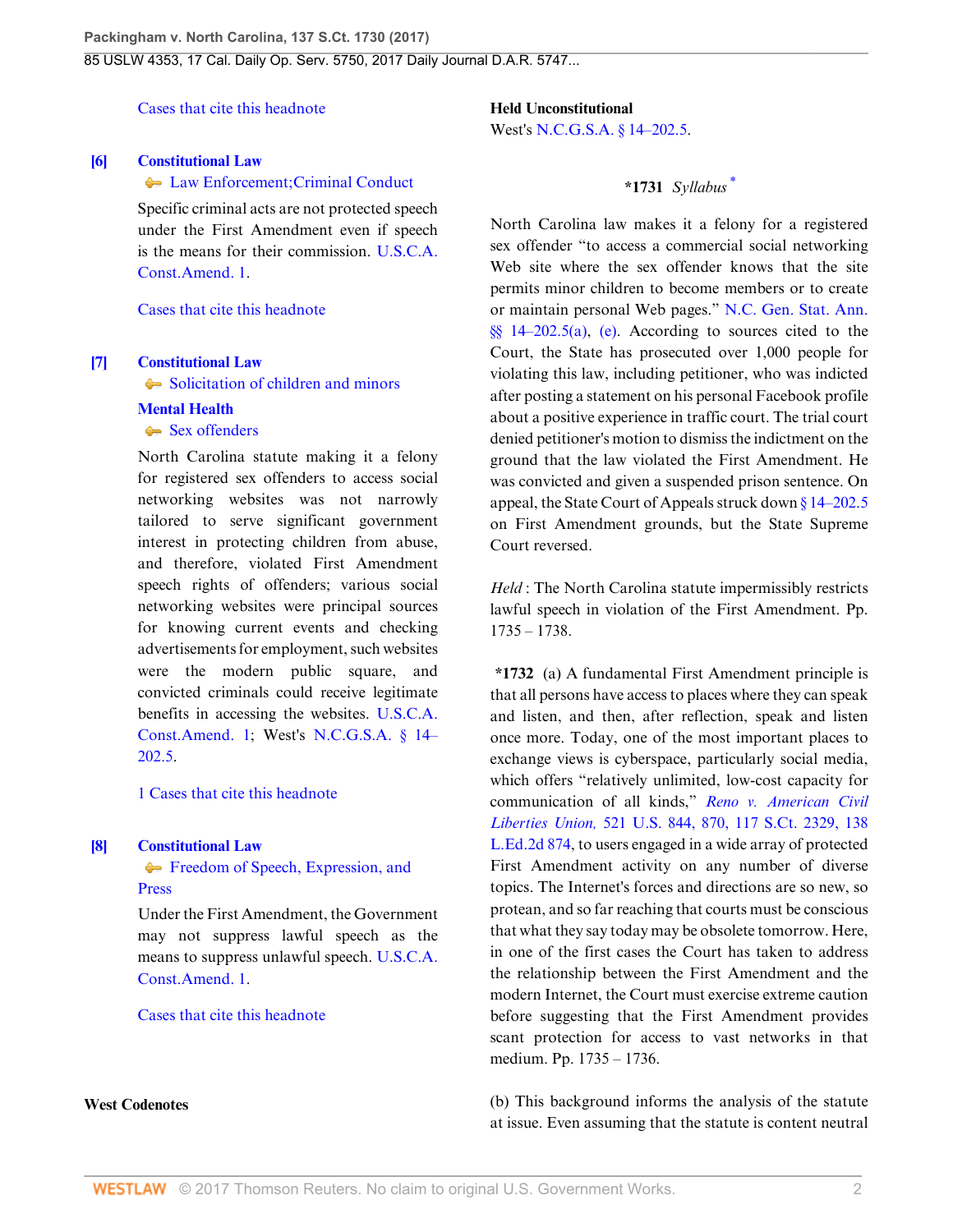and thus subject to intermediate scrutiny, the provision is not " ' "narrowly tailored to serve a significant governmental interest." ' " *[McCullen v. Coakley,](http://www.westlaw.com/Link/Document/FullText?findType=Y&serNum=2033678859&pubNum=0000708&originatingDoc=I6ee1aafe54f611e7b73588f1a9cfce05&refType=RP&fi=co_pp_sp_708_2534&originationContext=document&vr=3.0&rs=cblt1.0&transitionType=DocumentItem&contextData=(sc.UserEnteredCitation)#co_pp_sp_708_2534)* 573 U.S. [––––, ––––, 134 S.Ct. 2518, 2534, 189 L.Ed.2d 502.](http://www.westlaw.com/Link/Document/FullText?findType=Y&serNum=2033678859&pubNum=0000708&originatingDoc=I6ee1aafe54f611e7b73588f1a9cfce05&refType=RP&fi=co_pp_sp_708_2534&originationContext=document&vr=3.0&rs=cblt1.0&transitionType=DocumentItem&contextData=(sc.UserEnteredCitation)#co_pp_sp_708_2534) Like other inventions heralded as advances in human progress, the Internet and social media will be exploited by the criminal mind. It is also clear that "sexual abuse of a child is a most serious crime and an act repugnant to the moral instincts of a decent people," *[Ashcroft v. Free](http://www.westlaw.com/Link/Document/FullText?findType=Y&serNum=2002243889&pubNum=0000708&originatingDoc=I6ee1aafe54f611e7b73588f1a9cfce05&refType=RP&originationContext=document&vr=3.0&rs=cblt1.0&transitionType=DocumentItem&contextData=(sc.UserEnteredCitation)) Speech Coalition,* [535 U.S. 234, 244, 122 S.Ct. 1389, 152](http://www.westlaw.com/Link/Document/FullText?findType=Y&serNum=2002243889&pubNum=0000708&originatingDoc=I6ee1aafe54f611e7b73588f1a9cfce05&refType=RP&originationContext=document&vr=3.0&rs=cblt1.0&transitionType=DocumentItem&contextData=(sc.UserEnteredCitation)) [L.Ed.2d 403,](http://www.westlaw.com/Link/Document/FullText?findType=Y&serNum=2002243889&pubNum=0000708&originatingDoc=I6ee1aafe54f611e7b73588f1a9cfce05&refType=RP&originationContext=document&vr=3.0&rs=cblt1.0&transitionType=DocumentItem&contextData=(sc.UserEnteredCitation)) and that a legislature "may pass valid laws to protect children" and other sexual assault victims, *id.,* [at 245, 122 S.Ct. 1389.](http://www.westlaw.com/Link/Document/FullText?findType=Y&serNum=2002243889&pubNum=0000708&originatingDoc=I6ee1aafe54f611e7b73588f1a9cfce05&refType=RP&originationContext=document&vr=3.0&rs=cblt1.0&transitionType=DocumentItem&contextData=(sc.UserEnteredCitation)) However, the assertion of a valid governmental interest "cannot, in every context, be insulated from all constitutional protections." *[Stanley v.](http://www.westlaw.com/Link/Document/FullText?findType=Y&serNum=1969132965&pubNum=0000708&originatingDoc=I6ee1aafe54f611e7b73588f1a9cfce05&refType=RP&originationContext=document&vr=3.0&rs=cblt1.0&transitionType=DocumentItem&contextData=(sc.UserEnteredCitation)) Georgia,* [394 U.S. 557, 563, 89 S.Ct. 1243, 22 L.Ed.2d 542](http://www.westlaw.com/Link/Document/FullText?findType=Y&serNum=1969132965&pubNum=0000708&originatingDoc=I6ee1aafe54f611e7b73588f1a9cfce05&refType=RP&originationContext=document&vr=3.0&rs=cblt1.0&transitionType=DocumentItem&contextData=(sc.UserEnteredCitation)).

Two assumptions are made in resolving this case. First, while the Court need not decide the statute's precise scope, it is enough to assume that the law applies to commonplace social networking sites like Facebook, LinkedIn, and Twitter. Second, the Court assumes that the First Amendment permits a State to enact specific, narrowly-tailored laws that prohibit a sex offender from engaging in conduct that often presages a sexual crime, like contacting a minor or using a website to gather information about a minor.

Even with these assumptions, the statute here enacts a prohibition unprecedented in the scope of First Amendment speech it burdens. Social media allows users to gain access to information and communicate with one another on any subject that might come to mind. With one broad stroke, North Carolina bars access to what for many are the principal sources for knowing current events, checking ads for employment, speaking and listening in the modern public square, and otherwise exploring the vast realms of human thought and knowledge. Foreclosing access to social media altogether thus prevents users from engaging in the legitimate exercise of First Amendment rights. Even convicted criminals—and in some instances especially convicted criminals—might receive legitimate benefits from these means for access to the world of ideas, particularly if they seek to reform and to pursue lawful and rewarding lives. Pp. 1736 – 1737.

(c) The State has not met its burden to show that this sweeping law is necessary or legitimate to serve its purpose of keeping convicted sex offenders away from vulnerable victims. No case or holding of **\*1733** this Court has approved of a statute as broad in its reach. The State relies on *Burson v. Freeman,* [504 U.S. 191, 112 S.Ct. 1846,](http://www.westlaw.com/Link/Document/FullText?findType=Y&serNum=1992095635&pubNum=0000708&originatingDoc=I6ee1aafe54f611e7b73588f1a9cfce05&refType=RP&originationContext=document&vr=3.0&rs=cblt1.0&transitionType=DocumentItem&contextData=(sc.UserEnteredCitation)) [119 L.Ed.2d 5](http://www.westlaw.com/Link/Document/FullText?findType=Y&serNum=1992095635&pubNum=0000708&originatingDoc=I6ee1aafe54f611e7b73588f1a9cfce05&refType=RP&originationContext=document&vr=3.0&rs=cblt1.0&transitionType=DocumentItem&contextData=(sc.UserEnteredCitation)), but that case considered a more limited restriction—prohibiting campaigning within 100 feet of a polling place—in order to protect the fundamental right to vote. The Court noted, moreover, that a larger buffer zone could "become an impermissible burden" under the First Amendment. *Id.,* [at 210, 112 S.Ct. 1846.](http://www.westlaw.com/Link/Document/FullText?findType=Y&serNum=1992095635&pubNum=0000708&originatingDoc=I6ee1aafe54f611e7b73588f1a9cfce05&refType=RP&originationContext=document&vr=3.0&rs=cblt1.0&transitionType=DocumentItem&contextData=(sc.UserEnteredCitation)) The better analogy is *[Board of Airport Comm'rs of Los Angeles](http://www.westlaw.com/Link/Document/FullText?findType=Y&serNum=1987074418&pubNum=0000708&originatingDoc=I6ee1aafe54f611e7b73588f1a9cfce05&refType=RP&originationContext=document&vr=3.0&rs=cblt1.0&transitionType=DocumentItem&contextData=(sc.UserEnteredCitation)) v. Jews for Jesus, Inc.,* [482 U.S. 569, 107 S.Ct. 2568,](http://www.westlaw.com/Link/Document/FullText?findType=Y&serNum=1987074418&pubNum=0000708&originatingDoc=I6ee1aafe54f611e7b73588f1a9cfce05&refType=RP&originationContext=document&vr=3.0&rs=cblt1.0&transitionType=DocumentItem&contextData=(sc.UserEnteredCitation)) [96 L.Ed.2d 500.](http://www.westlaw.com/Link/Document/FullText?findType=Y&serNum=1987074418&pubNum=0000708&originatingDoc=I6ee1aafe54f611e7b73588f1a9cfce05&refType=RP&originationContext=document&vr=3.0&rs=cblt1.0&transitionType=DocumentItem&contextData=(sc.UserEnteredCitation)) If an ordinance prohibiting any "First Amendment activities" at a single Los Angeles airport could be struck down because it covered all manner of protected, nondisruptive behavior, including "talking and reading, or the wearing of campaign buttons or symbolic clothing," *id.,* [at 571, 575, 107 S.Ct. 2568](http://www.westlaw.com/Link/Document/FullText?findType=Y&serNum=1987074418&pubNum=0000708&originatingDoc=I6ee1aafe54f611e7b73588f1a9cfce05&refType=RP&originationContext=document&vr=3.0&rs=cblt1.0&transitionType=DocumentItem&contextData=(sc.UserEnteredCitation)) it follows with even greater force that the State may not enact this complete bar to the exercise of First Amendment rights on websites integral to the fabric of modern society and culture. Pp. 1737 – 1738.

[368 N.C. 380, 777 S.E.2d 738](http://www.westlaw.com/Link/Document/FullText?findType=Y&serNum=2037553454&pubNum=0000711&originatingDoc=I6ee1aafe54f611e7b73588f1a9cfce05&refType=RP&originationContext=document&vr=3.0&rs=cblt1.0&transitionType=DocumentItem&contextData=(sc.UserEnteredCitation)), reversed and remanded.

[KENNEDY,](http://www.westlaw.com/Link/Document/FullText?findType=h&pubNum=176284&cite=0243105201&originatingDoc=I6ee1aafe54f611e7b73588f1a9cfce05&refType=RQ&originationContext=document&vr=3.0&rs=cblt1.0&transitionType=DocumentItem&contextData=(sc.UserEnteredCitation)) J., delivered the opinion of the Court, in which [GINSBURG](http://www.westlaw.com/Link/Document/FullText?findType=h&pubNum=176284&cite=0224420501&originatingDoc=I6ee1aafe54f611e7b73588f1a9cfce05&refType=RQ&originationContext=document&vr=3.0&rs=cblt1.0&transitionType=DocumentItem&contextData=(sc.UserEnteredCitation)), [BREYER](http://www.westlaw.com/Link/Document/FullText?findType=h&pubNum=176284&cite=0254766801&originatingDoc=I6ee1aafe54f611e7b73588f1a9cfce05&refType=RQ&originationContext=document&vr=3.0&rs=cblt1.0&transitionType=DocumentItem&contextData=(sc.UserEnteredCitation)), [SOTOMAYOR,](http://www.westlaw.com/Link/Document/FullText?findType=h&pubNum=176284&cite=0145172701&originatingDoc=I6ee1aafe54f611e7b73588f1a9cfce05&refType=RQ&originationContext=document&vr=3.0&rs=cblt1.0&transitionType=DocumentItem&contextData=(sc.UserEnteredCitation)) and [KAGAN](http://www.westlaw.com/Link/Document/FullText?findType=h&pubNum=176284&cite=0301239401&originatingDoc=I6ee1aafe54f611e7b73588f1a9cfce05&refType=RQ&originationContext=document&vr=3.0&rs=cblt1.0&transitionType=DocumentItem&contextData=(sc.UserEnteredCitation)), JJ., joined. [ALITO,](http://www.westlaw.com/Link/Document/FullText?findType=h&pubNum=176284&cite=0153052401&originatingDoc=I6ee1aafe54f611e7b73588f1a9cfce05&refType=RQ&originationContext=document&vr=3.0&rs=cblt1.0&transitionType=DocumentItem&contextData=(sc.UserEnteredCitation)) J., filed an opinion concurring in the judgment, in which [ROBERTS,](http://www.westlaw.com/Link/Document/FullText?findType=h&pubNum=176284&cite=0258116001&originatingDoc=I6ee1aafe54f611e7b73588f1a9cfce05&refType=RQ&originationContext=document&vr=3.0&rs=cblt1.0&transitionType=DocumentItem&contextData=(sc.UserEnteredCitation)) C.J., and [THOMAS,](http://www.westlaw.com/Link/Document/FullText?findType=h&pubNum=176284&cite=0216654601&originatingDoc=I6ee1aafe54f611e7b73588f1a9cfce05&refType=RQ&originationContext=document&vr=3.0&rs=cblt1.0&transitionType=DocumentItem&contextData=(sc.UserEnteredCitation)) J., joined. [GORSUCH](http://www.westlaw.com/Link/Document/FullText?findType=h&pubNum=176284&cite=0183411701&originatingDoc=I6ee1aafe54f611e7b73588f1a9cfce05&refType=RQ&originationContext=document&vr=3.0&rs=cblt1.0&transitionType=DocumentItem&contextData=(sc.UserEnteredCitation)), J., took no part in the consideration or decision of the case.

#### **Attorneys and Law Firms**

[David T. Goldberg,](http://www.westlaw.com/Link/Document/FullText?findType=h&pubNum=176284&cite=0366382601&originatingDoc=I6ee1aafe54f611e7b73588f1a9cfce05&refType=RQ&originationContext=document&vr=3.0&rs=cblt1.0&transitionType=DocumentItem&contextData=(sc.UserEnteredCitation)) for Petitioner.

[Robert C. Montgomery](http://www.westlaw.com/Link/Document/FullText?findType=h&pubNum=176284&cite=0110405601&originatingDoc=I6ee1aafe54f611e7b73588f1a9cfce05&refType=RQ&originationContext=document&vr=3.0&rs=cblt1.0&transitionType=DocumentItem&contextData=(sc.UserEnteredCitation)), Raleigh, NC, for Respondent.

Glenn Gerding, Appellate Defender, Office of the Appellate Defender, Durham, NC, [David T. Goldberg](http://www.westlaw.com/Link/Document/FullText?findType=h&pubNum=176284&cite=0366382601&originatingDoc=I6ee1aafe54f611e7b73588f1a9cfce05&refType=RQ&originationContext=document&vr=3.0&rs=cblt1.0&transitionType=DocumentItem&contextData=(sc.UserEnteredCitation)), [Jeffrey L. Fisher](http://www.westlaw.com/Link/Document/FullText?findType=h&pubNum=176284&cite=0329963701&originatingDoc=I6ee1aafe54f611e7b73588f1a9cfce05&refType=RQ&originationContext=document&vr=3.0&rs=cblt1.0&transitionType=DocumentItem&contextData=(sc.UserEnteredCitation)), [Pamela S. Karlan](http://www.westlaw.com/Link/Document/FullText?findType=h&pubNum=176284&cite=0471597101&originatingDoc=I6ee1aafe54f611e7b73588f1a9cfce05&refType=RQ&originationContext=document&vr=3.0&rs=cblt1.0&transitionType=DocumentItem&contextData=(sc.UserEnteredCitation)), Stanford Law School Supreme Court Litigation Clinic, Stanford, CA, for Petitioner.

[Josh Stein](http://www.westlaw.com/Link/Document/FullText?findType=h&pubNum=176284&cite=0281418001&originatingDoc=I6ee1aafe54f611e7b73588f1a9cfce05&refType=RQ&originationContext=document&vr=3.0&rs=cblt1.0&transitionType=DocumentItem&contextData=(sc.UserEnteredCitation)), Attorney General of North Carolina, [John F.](http://www.westlaw.com/Link/Document/FullText?findType=h&pubNum=176284&cite=0466386501&originatingDoc=I6ee1aafe54f611e7b73588f1a9cfce05&refType=RQ&originationContext=document&vr=3.0&rs=cblt1.0&transitionType=DocumentItem&contextData=(sc.UserEnteredCitation)) [Maddrey](http://www.westlaw.com/Link/Document/FullText?findType=h&pubNum=176284&cite=0466386501&originatingDoc=I6ee1aafe54f611e7b73588f1a9cfce05&refType=RQ&originationContext=document&vr=3.0&rs=cblt1.0&transitionType=DocumentItem&contextData=(sc.UserEnteredCitation)), Solicitor General of North Carolina, [Robert C.](http://www.westlaw.com/Link/Document/FullText?findType=h&pubNum=176284&cite=0110405601&originatingDoc=I6ee1aafe54f611e7b73588f1a9cfce05&refType=RQ&originationContext=document&vr=3.0&rs=cblt1.0&transitionType=DocumentItem&contextData=(sc.UserEnteredCitation)) [Montgomery](http://www.westlaw.com/Link/Document/FullText?findType=h&pubNum=176284&cite=0110405601&originatingDoc=I6ee1aafe54f611e7b73588f1a9cfce05&refType=RQ&originationContext=document&vr=3.0&rs=cblt1.0&transitionType=DocumentItem&contextData=(sc.UserEnteredCitation)), Senior Deputy Attorney General, [Daniel](http://www.westlaw.com/Link/Document/FullText?findType=h&pubNum=176284&cite=0136435501&originatingDoc=I6ee1aafe54f611e7b73588f1a9cfce05&refType=RQ&originationContext=document&vr=3.0&rs=cblt1.0&transitionType=DocumentItem&contextData=(sc.UserEnteredCitation)) [P. O'Brien,](http://www.westlaw.com/Link/Document/FullText?findType=h&pubNum=176284&cite=0136435501&originatingDoc=I6ee1aafe54f611e7b73588f1a9cfce05&refType=RQ&originationContext=document&vr=3.0&rs=cblt1.0&transitionType=DocumentItem&contextData=(sc.UserEnteredCitation)) Special Deputy Attorney General, [Anne](http://www.westlaw.com/Link/Document/FullText?findType=h&pubNum=176284&cite=0119737801&originatingDoc=I6ee1aafe54f611e7b73588f1a9cfce05&refType=RQ&originationContext=document&vr=3.0&rs=cblt1.0&transitionType=DocumentItem&contextData=(sc.UserEnteredCitation)) [Murray Middleton](http://www.westlaw.com/Link/Document/FullText?findType=h&pubNum=176284&cite=0119737801&originatingDoc=I6ee1aafe54f611e7b73588f1a9cfce05&refType=RQ&originationContext=document&vr=3.0&rs=cblt1.0&transitionType=DocumentItem&contextData=(sc.UserEnteredCitation)), Special Deputy Attorney General,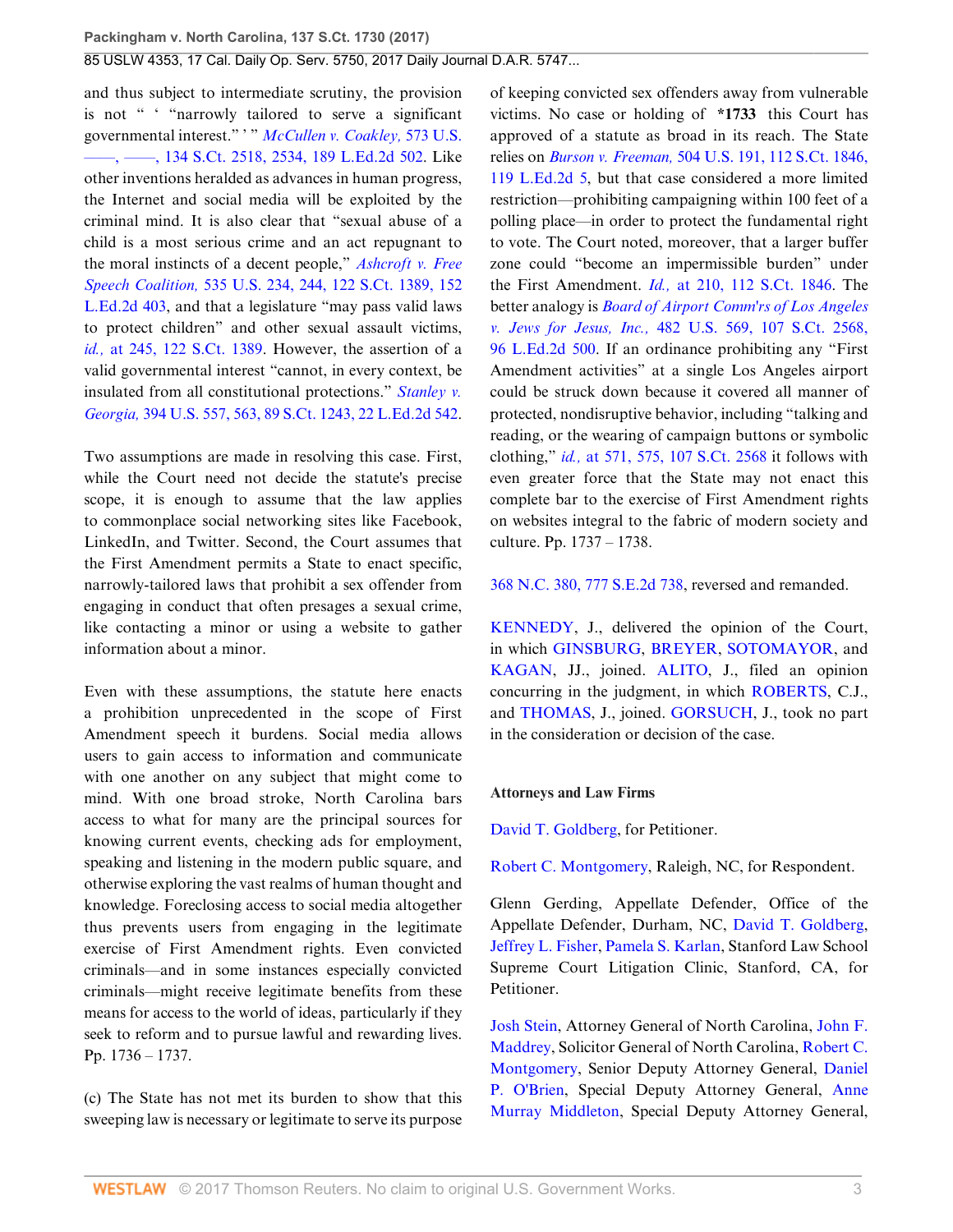North Carolina Department of Justice, Raleigh, NC, for Respondent.

### **Opinion**

Justice [KENNEDY](http://www.westlaw.com/Link/Document/FullText?findType=h&pubNum=176284&cite=0243105201&originatingDoc=I6ee1aafe54f611e7b73588f1a9cfce05&refType=RQ&originationContext=document&vr=3.0&rs=cblt1.0&transitionType=DocumentItem&contextData=(sc.UserEnteredCitation)) delivered the opinion of the Court.

In 2008, North Carolina enacted a statute making it a felony for a registered sex offender to gain access to a number of websites, including commonplace social media websites like Facebook and Twitter. The question presented is whether that law is permissible under the First Amendment's Free Speech Clause, applicable to the States under the Due Process Clause of the Fourteenth Amendment.

I

### A

North Carolina law makes it a felony for a registered sex offender "to access a commercial social networking Web site where the sex offender knows that the site permits minor children to become members or to create or maintain personal Web pages." [N.C. Gen. Stat.](http://www.westlaw.com/Link/Document/FullText?findType=L&pubNum=1000037&cite=NCSTS14-202.5&originatingDoc=I6ee1aafe54f611e7b73588f1a9cfce05&refType=SP&originationContext=document&vr=3.0&rs=cblt1.0&transitionType=DocumentItem&contextData=(sc.UserEnteredCitation)#co_pp_8b3b0000958a4) [Ann. §§ 14–202.5\(a\),](http://www.westlaw.com/Link/Document/FullText?findType=L&pubNum=1000037&cite=NCSTS14-202.5&originatingDoc=I6ee1aafe54f611e7b73588f1a9cfce05&refType=SP&originationContext=document&vr=3.0&rs=cblt1.0&transitionType=DocumentItem&contextData=(sc.UserEnteredCitation)#co_pp_8b3b0000958a4) [\(e\) \(2015\).](http://www.westlaw.com/Link/Document/FullText?findType=L&pubNum=1000037&cite=NCSTS14-202.5&originatingDoc=I6ee1aafe54f611e7b73588f1a9cfce05&refType=SP&originationContext=document&vr=3.0&rs=cblt1.0&transitionType=DocumentItem&contextData=(sc.UserEnteredCitation)#co_pp_7fdd00001ca15) A "commercial social networking Web site" is defined as a website that meets four criteria. First, it "[i]s operated by a person who derives revenue from membership fees, advertising, or other sources related to the operation of the **\*1734** Web site."  $\frac{6}{9}$  14–202.5(b). Second, it "[f]acilitates the social introduction between two or more persons for the purposes of friendship, meeting other persons, or information exchanges." *Ibid.* Third, it "[a]llows users to create Web pages or personal profiles that contain information such as the name or nickname of the user, photographs placed on the personal Web page by the user, other personal information about the user, and links to other personal Web pages on the commercial social networking Web site of friends or associates of the user that may be accessed by other users or visitors to the Web site." *Ibid.* And fourth, it "[p]rovides users or visitors ... mechanisms to communicate with other users, such as a message board, chat room, electronic mail, or instant messenger." *Ibid.*

The statute includes two express exemptions. The statutory bar does not extend to websites that "[p]rovid[e] only one of the following discrete services: photosharing, electronic mail, instant messenger, or chat room or message board platform."  $\frac{6}{9}$  14–202.5(c)(1). The law also does not encompass websites that have as their "primary purpose the facilitation of commercial transactions involving goods or services between [their] members or visitors."  $\S$  14–202.5(c)(2).

According to sources cited to the Court,  $\S 14-202.5$  applies to about 20,000 people in North Carolina and the State has prosecuted over 1,000 people for violating it. Brief for Petitioner 6–8.

B

In 2002, petitioner Lester Gerard Packingham—then a 21–year–old college student—had sex with a 13–year–old girl. He pleaded guilty to taking indecent liberties with a child. Because this crime qualifies as "an offense against a minor," petitioner was required to register as a sex offender—a status that can endure for 30 years or more. See § 14–208.6A; see § 14–208.7(a). As a registered sex offender, petitioner was barred under [§ 14–202.5](http://www.westlaw.com/Link/Document/FullText?findType=L&pubNum=1000037&cite=NCSTS14-202.5&originatingDoc=I6ee1aafe54f611e7b73588f1a9cfce05&refType=LQ&originationContext=document&vr=3.0&rs=cblt1.0&transitionType=DocumentItem&contextData=(sc.UserEnteredCitation)) from gaining access to commercial social networking sites.

In 2010, a state court dismissed a traffic ticket against petitioner. In response, he logged on to Facebook.com and posted the following statement on his personal profile:

"Man God is Good! How about I got so much favor they dismissed the ticket before court even started? No fine, no court cost, no nothing spent...... Praise be to GOD, WOW! Thanks JESUS!" App. 136.

At the time, a member of the Durham Police Department was investigating registered sex offenders who were thought to be violating  $\S$  14–202.5. The officer noticed that a " 'J.R. Gerrard' " had posted the statement quoted above. [368 N.C. 380, 381, 777 S.E.2d 738, 742 \(2015\)](http://www.westlaw.com/Link/Document/FullText?findType=Y&serNum=2037553454&pubNum=0000711&originatingDoc=I6ee1aafe54f611e7b73588f1a9cfce05&refType=RP&fi=co_pp_sp_711_742&originationContext=document&vr=3.0&rs=cblt1.0&transitionType=DocumentItem&contextData=(sc.UserEnteredCitation)#co_pp_sp_711_742). By checking court records, the officer discovered that a traffic citation for petitioner had been dismissed around the time of the post. Evidence obtained by search warrant confirmed the officer's suspicions that petitioner was J.R. Gerrard.

Petitioner was indicted by a grand jury for violating  $\S 14-$ [202.5.](http://www.westlaw.com/Link/Document/FullText?findType=L&pubNum=1000037&cite=NCSTS14-202.5&originatingDoc=I6ee1aafe54f611e7b73588f1a9cfce05&refType=LQ&originationContext=document&vr=3.0&rs=cblt1.0&transitionType=DocumentItem&contextData=(sc.UserEnteredCitation)) The trial court denied his motion to dismiss the indictment on the grounds that the charge against him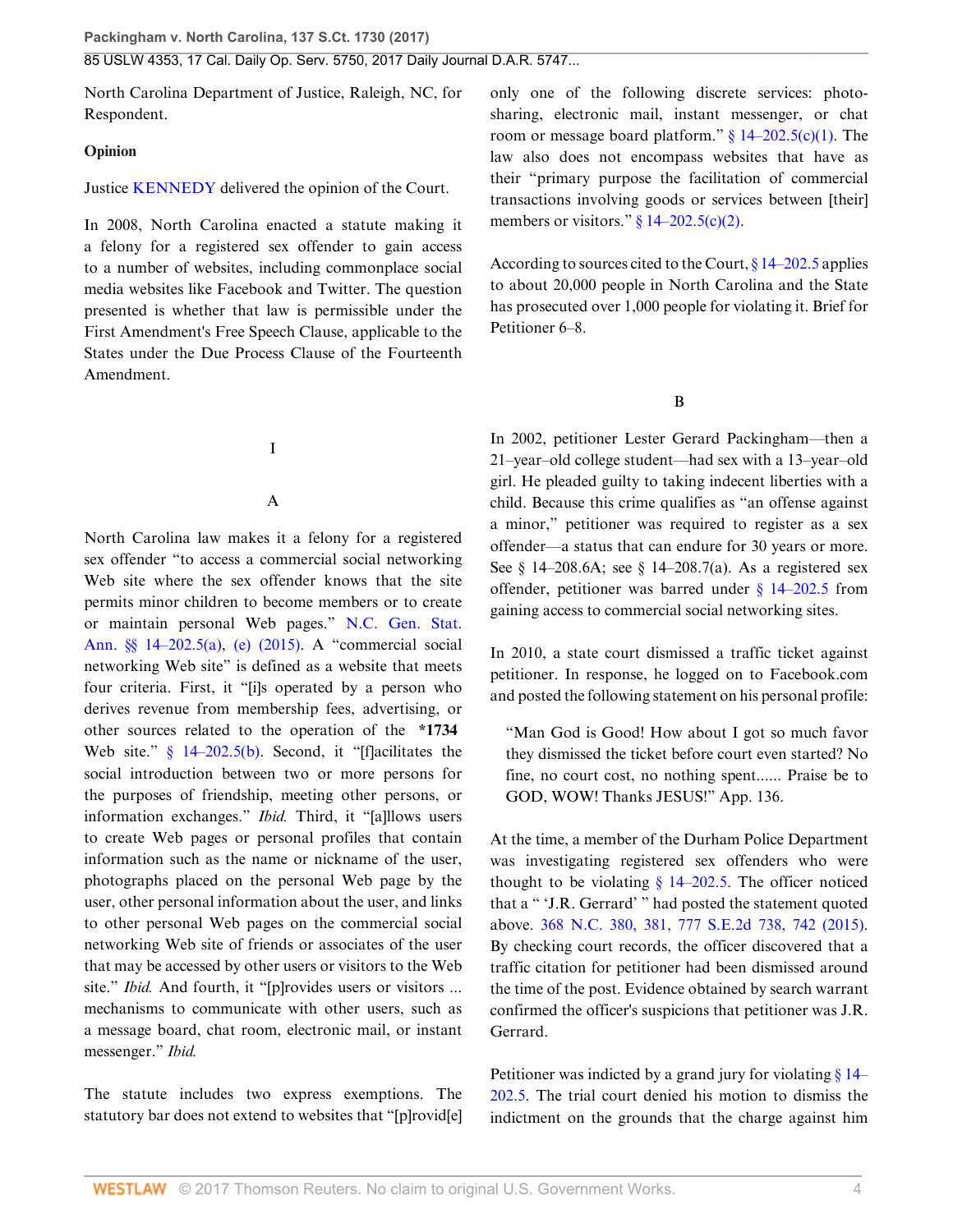violated the First Amendment. Petitioner was ultimately convicted and given a suspended prison sentence. At no point during trial or sentencing did the State allege that petitioner contacted a minor—or committed any other illicit act—on the Internet.

Petitioner appealed to the Court of Appeals of North Carolina. That court struck down  $\S$  14–202.5 on First Amendment grounds, explaining that the law is not narrowly tailored to serve the State's **\*1735** legitimate interest in protecting minors from sexual abuse. [229](http://www.westlaw.com/Link/Document/FullText?findType=Y&serNum=2031319497&pubNum=0000711&originatingDoc=I6ee1aafe54f611e7b73588f1a9cfce05&refType=RP&fi=co_pp_sp_711_154&originationContext=document&vr=3.0&rs=cblt1.0&transitionType=DocumentItem&contextData=(sc.UserEnteredCitation)#co_pp_sp_711_154) [N.C.App. 293, 304, 748 S.E.2d 146, 154 \(2013\)](http://www.westlaw.com/Link/Document/FullText?findType=Y&serNum=2031319497&pubNum=0000711&originatingDoc=I6ee1aafe54f611e7b73588f1a9cfce05&refType=RP&fi=co_pp_sp_711_154&originationContext=document&vr=3.0&rs=cblt1.0&transitionType=DocumentItem&contextData=(sc.UserEnteredCitation)#co_pp_sp_711_154). Rather, the law "arbitrarily burdens all registered sex offenders by preventing a wide range of communication and expressive activity unrelated to achieving its purported goal." *Ibid.* The North Carolina Supreme Court reversed, concluding that the law is "constitutional in all respects." [368 N.C.,](http://www.westlaw.com/Link/Document/FullText?findType=Y&serNum=2037553454&pubNum=0000711&originatingDoc=I6ee1aafe54f611e7b73588f1a9cfce05&refType=RP&fi=co_pp_sp_711_741&originationContext=document&vr=3.0&rs=cblt1.0&transitionType=DocumentItem&contextData=(sc.UserEnteredCitation)#co_pp_sp_711_741) [at 381, 777 S.E.2d, at 741](http://www.westlaw.com/Link/Document/FullText?findType=Y&serNum=2037553454&pubNum=0000711&originatingDoc=I6ee1aafe54f611e7b73588f1a9cfce05&refType=RP&fi=co_pp_sp_711_741&originationContext=document&vr=3.0&rs=cblt1.0&transitionType=DocumentItem&contextData=(sc.UserEnteredCitation)#co_pp_sp_711_741). Among other things, the court explained that the law is "carefully tailored ... to prohibit registered sex offenders from accessing only those Web sites that allow them the opportunity to gather information about minors." *Id.,* [at 389, 777 S.E.2d, at 747](http://www.westlaw.com/Link/Document/FullText?findType=Y&serNum=2037553454&pubNum=0000711&originatingDoc=I6ee1aafe54f611e7b73588f1a9cfce05&refType=RP&fi=co_pp_sp_711_747&originationContext=document&vr=3.0&rs=cblt1.0&transitionType=DocumentItem&contextData=(sc.UserEnteredCitation)#co_pp_sp_711_747). The court also held that the law leaves open adequate alternative means of communication because it permits petitioner to gain access to websites that the court believed perform the "same or similar" functions as social media, such as the Paula Deen Network and the website for the local NBC affiliate. *Id.,* [at 390, 777 S.E.2d, at 747.](http://www.westlaw.com/Link/Document/FullText?findType=Y&serNum=2037553454&pubNum=0000711&originatingDoc=I6ee1aafe54f611e7b73588f1a9cfce05&refType=RP&fi=co_pp_sp_711_747&originationContext=document&vr=3.0&rs=cblt1.0&transitionType=DocumentItem&contextData=(sc.UserEnteredCitation)#co_pp_sp_711_747) Two justices dissented. They stated that the law impermissibly "creates a criminal prohibition of alarming breadth and extends well beyond the evils the State seeks to combat." *Id.,* [at 401, 777 S.E.2d, at 754](http://www.westlaw.com/Link/Document/FullText?findType=Y&serNum=2037553454&pubNum=0000711&originatingDoc=I6ee1aafe54f611e7b73588f1a9cfce05&refType=RP&fi=co_pp_sp_711_754&originationContext=document&vr=3.0&rs=cblt1.0&transitionType=DocumentItem&contextData=(sc.UserEnteredCitation)#co_pp_sp_711_754) (opinion of Hudson, J.) (alteration, citation, and internal quotation marks omitted).

The Court granted certiorari, 580 U.S. ——, 137 S.Ct. 368, [196 L.Ed.2d 283 \(2016\),](http://www.westlaw.com/Link/Document/FullText?findType=Y&pubNum=0000708&cite=137SCT368&originatingDoc=I6ee1aafe54f611e7b73588f1a9cfce05&refType=RP&originationContext=document&vr=3.0&rs=cblt1.0&transitionType=DocumentItem&contextData=(sc.UserEnteredCitation)) and now reverses.

#### II

<span id="page-4-1"></span><span id="page-4-0"></span>**[\[1](#page-0-0)] [\[2](#page-0-1)]** A fundamental principle of the First Amendment is that all persons have access to places where they can speak and listen, and then, after reflection, speak and listen once more. The Court has sought to protect the right to speak in this spatial context. A basic rule, for example, is that a street or a park is a quintessential forum for the exercise of First Amendment rights. See *[Ward v.](http://www.westlaw.com/Link/Document/FullText?findType=Y&serNum=1989093295&pubNum=0000708&originatingDoc=I6ee1aafe54f611e7b73588f1a9cfce05&refType=RP&originationContext=document&vr=3.0&rs=cblt1.0&transitionType=DocumentItem&contextData=(sc.UserEnteredCitation)) Rock Against Racism,* [491 U.S. 781, 796, 109 S.Ct. 2746,](http://www.westlaw.com/Link/Document/FullText?findType=Y&serNum=1989093295&pubNum=0000708&originatingDoc=I6ee1aafe54f611e7b73588f1a9cfce05&refType=RP&originationContext=document&vr=3.0&rs=cblt1.0&transitionType=DocumentItem&contextData=(sc.UserEnteredCitation))

[105 L.Ed.2d 661 \(1989\)](http://www.westlaw.com/Link/Document/FullText?findType=Y&serNum=1989093295&pubNum=0000708&originatingDoc=I6ee1aafe54f611e7b73588f1a9cfce05&refType=RP&originationContext=document&vr=3.0&rs=cblt1.0&transitionType=DocumentItem&contextData=(sc.UserEnteredCitation)). Even in the modern era, these places are still essential venues for public gatherings to celebrate some views, to protest others, or simply to learn and inquire.

While in the past there may have been difficulty in identifying the most important places (in a spatial sense) for the exchange of views, today the answer is clear. It is cyberspace—the "vast democratic forums of the Internet" in general, *[Reno v. American Civil Liberties Union,](http://www.westlaw.com/Link/Document/FullText?findType=Y&serNum=1997135001&pubNum=0000708&originatingDoc=I6ee1aafe54f611e7b73588f1a9cfce05&refType=RP&originationContext=document&vr=3.0&rs=cblt1.0&transitionType=DocumentItem&contextData=(sc.UserEnteredCitation))* 521 [U.S. 844, 868, 117 S.Ct. 2329, 138 L.Ed.2d 874 \(1997\)](http://www.westlaw.com/Link/Document/FullText?findType=Y&serNum=1997135001&pubNum=0000708&originatingDoc=I6ee1aafe54f611e7b73588f1a9cfce05&refType=RP&originationContext=document&vr=3.0&rs=cblt1.0&transitionType=DocumentItem&contextData=(sc.UserEnteredCitation)), and social media in particular. Seven in ten American adults use at least one Internet social networking service. Brief for Electronic Frontier Foundation et al. as *Amici Curiae* 5–6. One of the most popular of these sites is Facebook, the site used by petitioner leading to his conviction in this case. According to sources cited to the Court in this case, Facebook has 1.79 billion active users. *Id.,* at 6. This is about three times the population of North America.

Social media offers "relatively unlimited, low-cost capacity for communication of all kinds." *[Reno, supra,](http://www.westlaw.com/Link/Document/FullText?findType=Y&serNum=1997135001&pubNum=0000708&originatingDoc=I6ee1aafe54f611e7b73588f1a9cfce05&refType=RP&originationContext=document&vr=3.0&rs=cblt1.0&transitionType=DocumentItem&contextData=(sc.UserEnteredCitation))* [at 870, 117 S.Ct. 2329.](http://www.westlaw.com/Link/Document/FullText?findType=Y&serNum=1997135001&pubNum=0000708&originatingDoc=I6ee1aafe54f611e7b73588f1a9cfce05&refType=RP&originationContext=document&vr=3.0&rs=cblt1.0&transitionType=DocumentItem&contextData=(sc.UserEnteredCitation)) On Facebook, for example, users can debate religion and politics with their friends and neighbors or share vacation photos. On LinkedIn, users can look for work, advertise for employees, or review tips on entrepreneurship. And on Twitter, users can petition their elected representatives and otherwise engage with them in a direct manner. Indeed, Governors in all 50 States and almost every Member of Congress have set up accounts for this purpose. See Brief for Electronic Frontier Foundation 15–16. In short, social media users employ these websites to engage in a wide array of protected First **\*1736** Amendment activity on topics "as diverse as human thought." *Reno, supra,* [at 870, 117 S.Ct.](http://www.westlaw.com/Link/Document/FullText?findType=Y&serNum=1997135001&pubNum=0000708&originatingDoc=I6ee1aafe54f611e7b73588f1a9cfce05&refType=RP&originationContext=document&vr=3.0&rs=cblt1.0&transitionType=DocumentItem&contextData=(sc.UserEnteredCitation)) [2329](http://www.westlaw.com/Link/Document/FullText?findType=Y&serNum=1997135001&pubNum=0000708&originatingDoc=I6ee1aafe54f611e7b73588f1a9cfce05&refType=RP&originationContext=document&vr=3.0&rs=cblt1.0&transitionType=DocumentItem&contextData=(sc.UserEnteredCitation)) (internal quotation marks omitted).

The nature of a revolution in thought can be that, in its early stages, even its participants may be unaware of it. And when awareness comes, they still may be unable to know or foresee where its changes lead. Cf. D. Hawke, Benjamin Rush: Revolutionary Gadfly 341 (1971) (quoting Rush as observing: " 'The American war is over; but this is far from being the case with the American revolution. On the contrary, nothing but the first act of the great drama is closed' "). So too here. While we now may be coming to the realization that the Cyber Age is a revolution of historic proportions, we cannot appreciate yet its full dimensions and vast potential to alter how we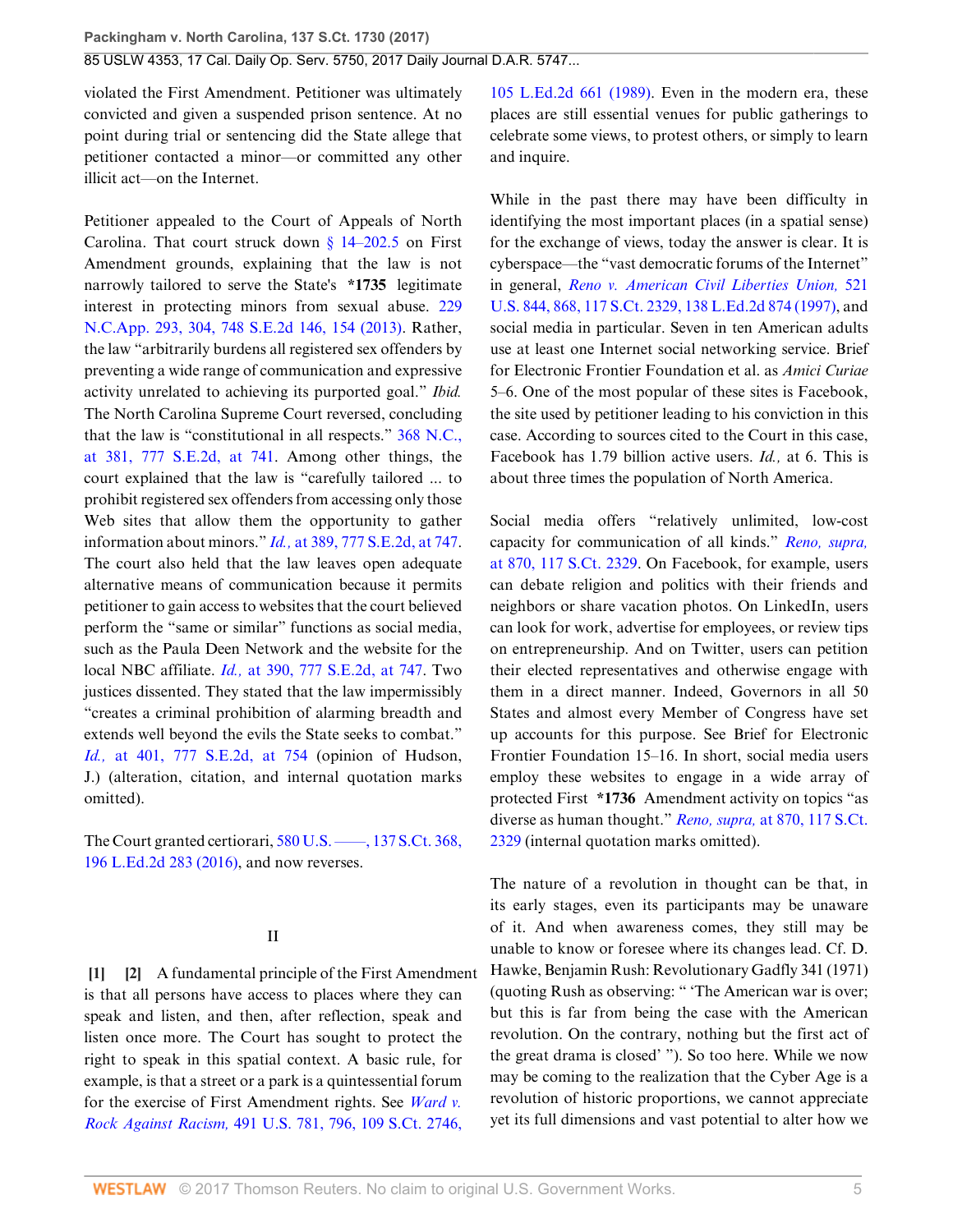think, express ourselves, and define who we want to be. The forces and directions of the Internet are so new, so protean, and so far reaching that courts must be conscious that what they say today might be obsolete tomorrow.

This case is one of the first this Court has taken to address the relationship between the First Amendment and the modern Internet. As a result, the Court must exercise extreme caution before suggesting that the First Amendment provides scant protection for access to vast networks in that medium.

#### III

<span id="page-5-0"></span>**[\[3](#page-0-2)]** This background informs the analysis of the North Carolina statute at issue. Even making the assumption that the statute is content neutral and thus subject to intermediate scrutiny, the provision cannot stand. In order to survive intermediate scrutiny, a law must be "narrowly tailored to serve a significant governmental interest." *McCullen v. Coakley, 573 U.S.* —–, —–, 134 S.Ct. [2518, 2534, 189 L.Ed.2d 502 \(2014\)](http://www.westlaw.com/Link/Document/FullText?findType=Y&serNum=2033678859&pubNum=0000708&originatingDoc=I6ee1aafe54f611e7b73588f1a9cfce05&refType=RP&fi=co_pp_sp_708_2534&originationContext=document&vr=3.0&rs=cblt1.0&transitionType=DocumentItem&contextData=(sc.UserEnteredCitation)#co_pp_sp_708_2534) (internal quotation marks omitted). In other words, the law must not "burden substantially more speech than is necessary to further the government's legitimate interests." *Id.*, at ----, 134 S.Ct., [at 2535](http://www.westlaw.com/Link/Document/FullText?findType=Y&serNum=2033678859&pubNum=0000708&originatingDoc=I6ee1aafe54f611e7b73588f1a9cfce05&refType=RP&fi=co_pp_sp_708_2535&originationContext=document&vr=3.0&rs=cblt1.0&transitionType=DocumentItem&contextData=(sc.UserEnteredCitation)#co_pp_sp_708_2535) (internal quotation marks omitted).

For centuries now, inventions heralded as advances in human progress have been exploited by the criminal mind. New technologies, all too soon, can become instruments used to commit serious crimes. The railroad is one example, see M. Crichton, The Great Train Robbery, p. xv (1975), and the telephone another, see [18 U.S.C. § 1343](http://www.westlaw.com/Link/Document/FullText?findType=L&pubNum=1000546&cite=18USCAS1343&originatingDoc=I6ee1aafe54f611e7b73588f1a9cfce05&refType=LQ&originationContext=document&vr=3.0&rs=cblt1.0&transitionType=DocumentItem&contextData=(sc.UserEnteredCitation)). So it will be with the Internet and social media.

<span id="page-5-2"></span><span id="page-5-1"></span>**[\[4](#page-0-3)] [\[5\]](#page-0-4)** There is also no doubt that, as this Court has recognized, "[t]he sexual abuse of a child is a most serious crime and an act repugnant to the moral instincts of a decent people." *[Ashcroft v. Free Speech Coalition,](http://www.westlaw.com/Link/Document/FullText?findType=Y&serNum=2002243889&pubNum=0000708&originatingDoc=I6ee1aafe54f611e7b73588f1a9cfce05&refType=RP&originationContext=document&vr=3.0&rs=cblt1.0&transitionType=DocumentItem&contextData=(sc.UserEnteredCitation))* 535 [U.S. 234, 244, 122 S.Ct. 1389, 152 L.Ed.2d 403 \(2002\)](http://www.westlaw.com/Link/Document/FullText?findType=Y&serNum=2002243889&pubNum=0000708&originatingDoc=I6ee1aafe54f611e7b73588f1a9cfce05&refType=RP&originationContext=document&vr=3.0&rs=cblt1.0&transitionType=DocumentItem&contextData=(sc.UserEnteredCitation)). And it is clear that a legislature "may pass valid laws to protect children" and other victims of sexual assault "from abuse." See *id.,* [at 245, 122 S.Ct. 1389;](http://www.westlaw.com/Link/Document/FullText?findType=Y&serNum=2002243889&pubNum=0000708&originatingDoc=I6ee1aafe54f611e7b73588f1a9cfce05&refType=RP&originationContext=document&vr=3.0&rs=cblt1.0&transitionType=DocumentItem&contextData=(sc.UserEnteredCitation)) accord, *[New York](http://www.westlaw.com/Link/Document/FullText?findType=Y&serNum=1982130116&pubNum=0000708&originatingDoc=I6ee1aafe54f611e7b73588f1a9cfce05&refType=RP&originationContext=document&vr=3.0&rs=cblt1.0&transitionType=DocumentItem&contextData=(sc.UserEnteredCitation)) v. Ferber,* [458 U.S. 747, 757, 102 S.Ct. 3348, 73 L.Ed.2d](http://www.westlaw.com/Link/Document/FullText?findType=Y&serNum=1982130116&pubNum=0000708&originatingDoc=I6ee1aafe54f611e7b73588f1a9cfce05&refType=RP&originationContext=document&vr=3.0&rs=cblt1.0&transitionType=DocumentItem&contextData=(sc.UserEnteredCitation)) [1113 \(1982\)](http://www.westlaw.com/Link/Document/FullText?findType=Y&serNum=1982130116&pubNum=0000708&originatingDoc=I6ee1aafe54f611e7b73588f1a9cfce05&refType=RP&originationContext=document&vr=3.0&rs=cblt1.0&transitionType=DocumentItem&contextData=(sc.UserEnteredCitation)). The government, of course, need not simply stand by and allow these evils to occur. But the assertion of a valid governmental interest "cannot, in every context, be insulated from all constitutional protections." *[Stanley](http://www.westlaw.com/Link/Document/FullText?findType=Y&serNum=1969132965&pubNum=0000708&originatingDoc=I6ee1aafe54f611e7b73588f1a9cfce05&refType=RP&originationContext=document&vr=3.0&rs=cblt1.0&transitionType=DocumentItem&contextData=(sc.UserEnteredCitation))*

### *v. Georgia,* [394 U.S. 557, 563, 89 S.Ct. 1243, 22 L.Ed.2d](http://www.westlaw.com/Link/Document/FullText?findType=Y&serNum=1969132965&pubNum=0000708&originatingDoc=I6ee1aafe54f611e7b73588f1a9cfce05&refType=RP&originationContext=document&vr=3.0&rs=cblt1.0&transitionType=DocumentItem&contextData=(sc.UserEnteredCitation)) [542 \(1969\)](http://www.westlaw.com/Link/Document/FullText?findType=Y&serNum=1969132965&pubNum=0000708&originatingDoc=I6ee1aafe54f611e7b73588f1a9cfce05&refType=RP&originationContext=document&vr=3.0&rs=cblt1.0&transitionType=DocumentItem&contextData=(sc.UserEnteredCitation)).

It is necessary to make two assumptions to resolve this case. First, given the broad wording of the North Carolina statute at issue, it might well bar access not only to commonplace social media websites but also to websites as varied as Amazon.com, Washingtonpost.com, and Webmd.com. See *post,* at 1741 – 1743; see also Brief for Electronic Frontier Foundation **\*1737** 24–27; Brief for Cato Institute et al. as *Amici Curiae* 10–12, and n. 6. The Court need not decide the precise scope of the statute. It is enough to assume that the law applies (as the State concedes it does) to social networking sites "as commonly understood"—that is, websites like Facebook, LinkedIn, and Twitter. See Brief for Respondent 54; Tr. of Oral Arg. 27.

<span id="page-5-3"></span>**[\[6](#page-1-1)]** Second, this opinion should not be interpreted as barring a State from enacting more specific laws than the one at issue. Specific criminal acts are not protected speech even if speech is the means for their commission. See *Brandenburg v. Ohio,* [395 U.S. 444, 447–449, 89 S.Ct. 1827,](http://www.westlaw.com/Link/Document/FullText?findType=Y&serNum=1969133007&pubNum=0000708&originatingDoc=I6ee1aafe54f611e7b73588f1a9cfce05&refType=RP&originationContext=document&vr=3.0&rs=cblt1.0&transitionType=DocumentItem&contextData=(sc.UserEnteredCitation)) [23 L.Ed.2d 430 \(1969\)](http://www.westlaw.com/Link/Document/FullText?findType=Y&serNum=1969133007&pubNum=0000708&originatingDoc=I6ee1aafe54f611e7b73588f1a9cfce05&refType=RP&originationContext=document&vr=3.0&rs=cblt1.0&transitionType=DocumentItem&contextData=(sc.UserEnteredCitation)) ( *per curiam* ). Though the issue is not before the Court, it can be assumed that the First Amendment permits a State to enact specific, narrowly tailored laws that prohibit a sex offender from engaging in conduct that often presages a sexual crime, like contacting a minor or using a website to gather information about a minor. Cf. Brief for Respondent 42–43. Specific laws of that type must be the State's first resort to ward off the serious harm that sexual crimes inflict. (Of importance, the troubling fact that the law imposes severe restrictions on persons who already have served their sentence and are no longer subject to the supervision of the criminal justice system is also not an issue before the Court.)

<span id="page-5-4"></span>**[\[7](#page-1-0)]** Even with these assumptions about the scope of the law and the State's interest, the statute here enacts a prohibition unprecedented in the scope of First Amendment speech it burdens. Social media allows users to gain access to information and communicate with one another about it on any subject that might come to mind. *Supra,* at 1735 – 1736. By prohibiting sex offenders from using those websites, North Carolina with one broad stroke bars access to what for many are the principal sources for knowing current events, checking ads for employment, speaking and listening in the modern public square, and otherwise exploring the vast realms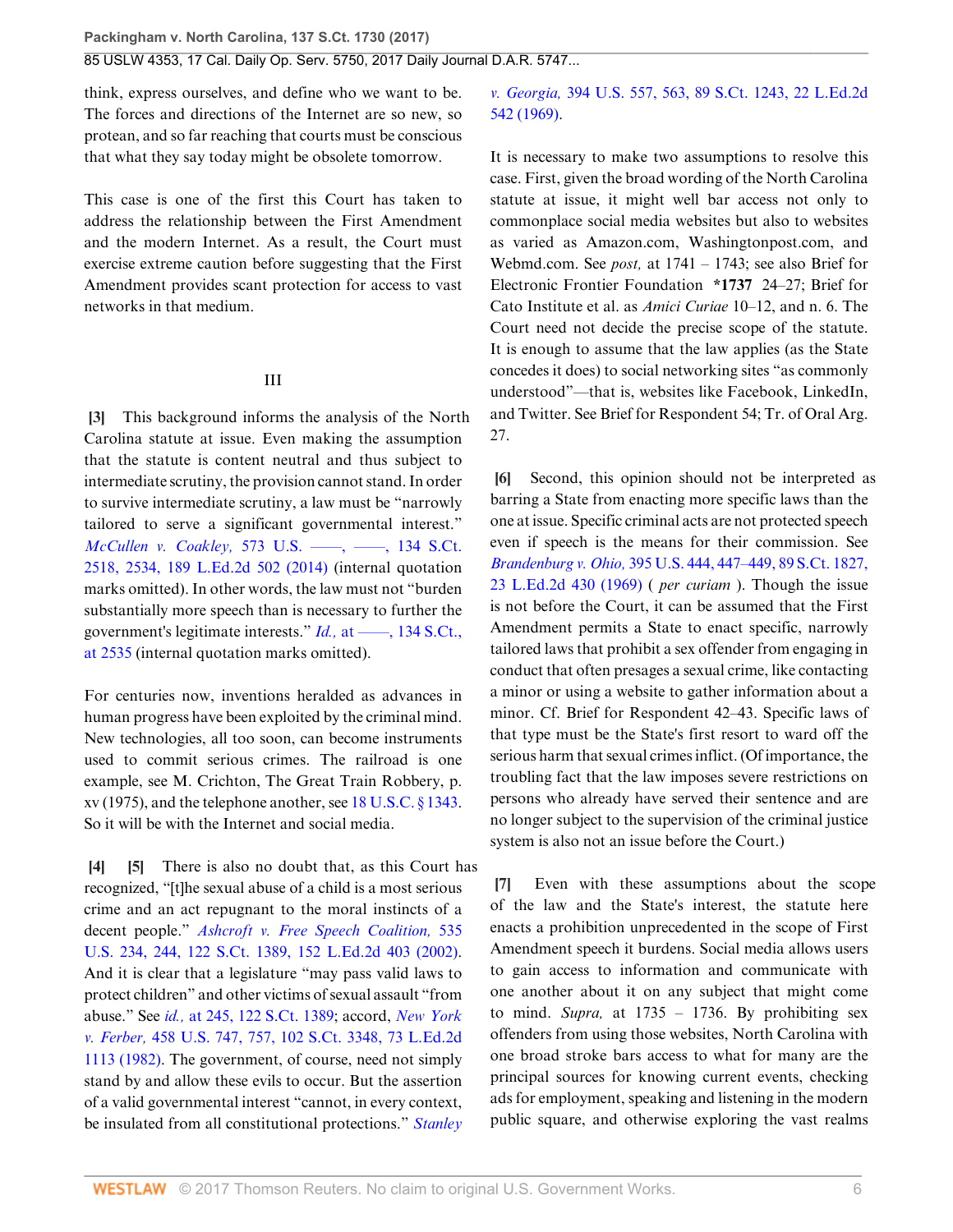of human thought and knowledge. These websites can provide perhaps the most powerful mechanisms available to a private citizen to make his or her voice heard. They allow a person with an Internet connection to "become a town crier with a voice that resonates farther than it could from any soapbox." *Reno,* [521 U.S., at 870, 117](http://www.westlaw.com/Link/Document/FullText?findType=Y&serNum=1997135001&pubNum=0000708&originatingDoc=I6ee1aafe54f611e7b73588f1a9cfce05&refType=RP&originationContext=document&vr=3.0&rs=cblt1.0&transitionType=DocumentItem&contextData=(sc.UserEnteredCitation)) [S.Ct. 2329.](http://www.westlaw.com/Link/Document/FullText?findType=Y&serNum=1997135001&pubNum=0000708&originatingDoc=I6ee1aafe54f611e7b73588f1a9cfce05&refType=RP&originationContext=document&vr=3.0&rs=cblt1.0&transitionType=DocumentItem&contextData=(sc.UserEnteredCitation))

In sum, to foreclose access to social media altogether is to prevent the user from engaging in the legitimate exercise of First Amendment rights. It is unsettling to suggest that only a limited set of websites can be used even by persons who have completed their sentences. Even convicted criminals—and in some instances especially convicted criminals—might receive legitimate benefits from these means for access to the world of ideas, in particular if they seek to reform and to pursue lawful and rewarding lives.

#### IV

The primary response from the State is that the law must be this broad to serve its preventative purpose of keeping convicted sex offenders away from vulnerable victims. The State has not, however, met its burden to show that this sweeping law is necessary or legitimate to serve that purpose. See *McCullen,* [573 U.S., at ––––, 134 S.Ct., at](http://www.westlaw.com/Link/Document/FullText?findType=Y&serNum=2033678859&pubNum=0000708&originatingDoc=I6ee1aafe54f611e7b73588f1a9cfce05&refType=RP&fi=co_pp_sp_708_2540&originationContext=document&vr=3.0&rs=cblt1.0&transitionType=DocumentItem&contextData=(sc.UserEnteredCitation)#co_pp_sp_708_2540) [2540](http://www.westlaw.com/Link/Document/FullText?findType=Y&serNum=2033678859&pubNum=0000708&originatingDoc=I6ee1aafe54f611e7b73588f1a9cfce05&refType=RP&fi=co_pp_sp_708_2540&originationContext=document&vr=3.0&rs=cblt1.0&transitionType=DocumentItem&contextData=(sc.UserEnteredCitation)#co_pp_sp_708_2540).

It is instructive that no case or holding of this Court has approved of a statute as broad in its reach. The closest analogy that the State has cited is *[Burson v. Freeman,](http://www.westlaw.com/Link/Document/FullText?findType=Y&serNum=1992095635&pubNum=0000708&originatingDoc=I6ee1aafe54f611e7b73588f1a9cfce05&refType=RP&originationContext=document&vr=3.0&rs=cblt1.0&transitionType=DocumentItem&contextData=(sc.UserEnteredCitation))* 504 [U.S. 191, 112 S.Ct. 1846, 119 L.Ed.2d 5 \(1992\).](http://www.westlaw.com/Link/Document/FullText?findType=Y&serNum=1992095635&pubNum=0000708&originatingDoc=I6ee1aafe54f611e7b73588f1a9cfce05&refType=RP&originationContext=document&vr=3.0&rs=cblt1.0&transitionType=DocumentItem&contextData=(sc.UserEnteredCitation)) There, the Court upheld a prohibition on campaigning within **\*1738** 100 feet of a polling place. That case gives little or no support to the State. The law in *Burson* was a limited restriction that, in a context consistent with constitutional tradition, was enacted to protect another fundamental right—the right to vote. The restrictions there were far less onerous than those the State seeks to impose here. The law in *Burson* meant only that the last few seconds before voters entered a polling place were "their own, as free from interference as possible." *Id.,* [at 210, 112 S.Ct. 1846.](http://www.westlaw.com/Link/Document/FullText?findType=Y&serNum=1992095635&pubNum=0000708&originatingDoc=I6ee1aafe54f611e7b73588f1a9cfce05&refType=RP&originationContext=document&vr=3.0&rs=cblt1.0&transitionType=DocumentItem&contextData=(sc.UserEnteredCitation)) And the Court noted that, were the buffer zone larger than 100 feet, it "could effectively become an impermissible burden" under the First Amendment. *Ibid.*

The better analogy to this case is *[Board of Airport](http://www.westlaw.com/Link/Document/FullText?findType=Y&serNum=1987074418&pubNum=0000708&originatingDoc=I6ee1aafe54f611e7b73588f1a9cfce05&refType=RP&originationContext=document&vr=3.0&rs=cblt1.0&transitionType=DocumentItem&contextData=(sc.UserEnteredCitation)) [Comm'rs of Los Angeles v. Jews for Jesus, Inc.,](http://www.westlaw.com/Link/Document/FullText?findType=Y&serNum=1987074418&pubNum=0000708&originatingDoc=I6ee1aafe54f611e7b73588f1a9cfce05&refType=RP&originationContext=document&vr=3.0&rs=cblt1.0&transitionType=DocumentItem&contextData=(sc.UserEnteredCitation))* 482 U.S. [569, 107 S.Ct. 2568, 96 L.Ed.2d 500 \(1987\)](http://www.westlaw.com/Link/Document/FullText?findType=Y&serNum=1987074418&pubNum=0000708&originatingDoc=I6ee1aafe54f611e7b73588f1a9cfce05&refType=RP&originationContext=document&vr=3.0&rs=cblt1.0&transitionType=DocumentItem&contextData=(sc.UserEnteredCitation)), where the Court struck down an ordinance prohibiting any "First Amendment activities" at Los Angeles International Airport because the ordinance covered all manner of protected, nondisruptive behavior including "talking and reading, or the wearing of campaign buttons or symbolic clothing," *id.,* [at 571, 575, 107 S.Ct. 2568.](http://www.westlaw.com/Link/Document/FullText?findType=Y&serNum=1987074418&pubNum=0000708&originatingDoc=I6ee1aafe54f611e7b73588f1a9cfce05&refType=RP&originationContext=document&vr=3.0&rs=cblt1.0&transitionType=DocumentItem&contextData=(sc.UserEnteredCitation)) If a law prohibiting "all protected expression" at a single airport is not constitutional, *id.,* [at 574, 107 S.Ct. 2568](http://www.westlaw.com/Link/Document/FullText?findType=Y&serNum=1987074418&pubNum=0000708&originatingDoc=I6ee1aafe54f611e7b73588f1a9cfce05&refType=RP&originationContext=document&vr=3.0&rs=cblt1.0&transitionType=DocumentItem&contextData=(sc.UserEnteredCitation)) (emphasis deleted), it follows with even greater force that the State may not enact this complete bar to the exercise of First Amendment rights on websites integral to the fabric of our modern society and culture.

\* \* \*

<span id="page-6-0"></span>**[\[8](#page-1-2)]** It is well established that, as a general rule, the Government "may not suppress lawful speech as the means to suppress unlawful speech." *[Ashcroft v. Free](http://www.westlaw.com/Link/Document/FullText?findType=Y&serNum=2002243889&pubNum=0000708&originatingDoc=I6ee1aafe54f611e7b73588f1a9cfce05&refType=RP&originationContext=document&vr=3.0&rs=cblt1.0&transitionType=DocumentItem&contextData=(sc.UserEnteredCitation)) Speech Coalition,* [535 U.S., at 255, 122 S.Ct. 1389.](http://www.westlaw.com/Link/Document/FullText?findType=Y&serNum=2002243889&pubNum=0000708&originatingDoc=I6ee1aafe54f611e7b73588f1a9cfce05&refType=RP&originationContext=document&vr=3.0&rs=cblt1.0&transitionType=DocumentItem&contextData=(sc.UserEnteredCitation)) That is what North Carolina has done here. Its law must be held invalid.

The judgment of the North Carolina Supreme Court is reversed, and the case is remanded for further proceedings not inconsistent with this opinion.

### *It is so ordered.*

Justice [GORSUCH](http://www.westlaw.com/Link/Document/FullText?findType=h&pubNum=176284&cite=0183411701&originatingDoc=I6ee1aafe54f611e7b73588f1a9cfce05&refType=RQ&originationContext=document&vr=3.0&rs=cblt1.0&transitionType=DocumentItem&contextData=(sc.UserEnteredCitation)) took no part in the consideration or decision of this case.

Justice [ALITO](http://www.westlaw.com/Link/Document/FullText?findType=h&pubNum=176284&cite=0153052401&originatingDoc=I6ee1aafe54f611e7b73588f1a9cfce05&refType=RQ&originationContext=document&vr=3.0&rs=cblt1.0&transitionType=DocumentItem&contextData=(sc.UserEnteredCitation)), with whom THE CHIEF JUSTICE and Justice THOMAS join, concurring in the judgment.

The North Carolina statute at issue in this case was enacted to serve an interest of "surpassing importance." *New York v. Ferber,* [458 U.S. 747, 757, 102 S.Ct. 3348,](http://www.westlaw.com/Link/Document/FullText?findType=Y&serNum=1982130116&pubNum=0000708&originatingDoc=I6ee1aafe54f611e7b73588f1a9cfce05&refType=RP&originationContext=document&vr=3.0&rs=cblt1.0&transitionType=DocumentItem&contextData=(sc.UserEnteredCitation)) [73 L.Ed.2d 1113 \(1982\)—](http://www.westlaw.com/Link/Document/FullText?findType=Y&serNum=1982130116&pubNum=0000708&originatingDoc=I6ee1aafe54f611e7b73588f1a9cfce05&refType=RP&originationContext=document&vr=3.0&rs=cblt1.0&transitionType=DocumentItem&contextData=(sc.UserEnteredCitation))but it has a staggering reach. It makes it a felony for a registered sex offender simply to visit a vast array of websites, including many that appear to provide no realistic opportunity for communications that could facilitate the abuse of children. Because of the law's extraordinary breadth, I agree with the Court that it violates the Free Speech Clause of the First Amendment.

I cannot join the opinion of the Court, however, because of its undisciplined dicta. The Court is unable to resist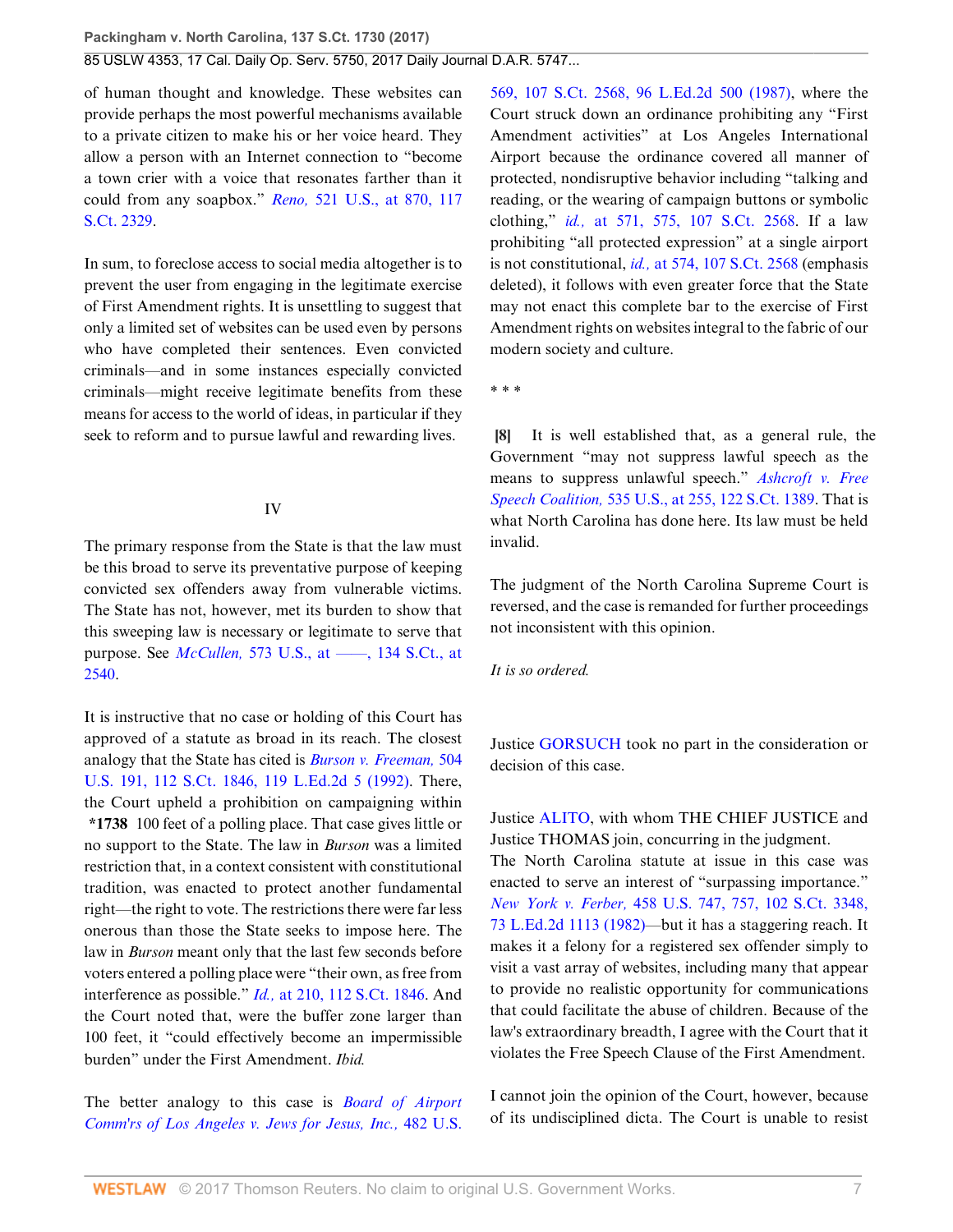musings that seem to equate the entirety of the internet with public streets and parks. *Ante,* at 1735 – 1736. And this language is bound to be interpreted by some to mean that the States are largely powerless to restrict even the most dangerous sexual predators from visiting any internet sites, including, for example, teenage dating sites and sites designed to permit minors to discuss personal problems with their peers. I am troubled by the implications of the Court's unnecessary rhetoric.

I

## A

The North Carolina law at issue makes it a felony for a registered sex offender "to **\*1739** access a commercial social networking Web site where the sex offender knows that the site permits minor children to become members or to create or maintain personal Web pages." [N.C.](http://www.westlaw.com/Link/Document/FullText?findType=L&pubNum=1000037&cite=NCSTS14-202.5&originatingDoc=I6ee1aafe54f611e7b73588f1a9cfce05&refType=SP&originationContext=document&vr=3.0&rs=cblt1.0&transitionType=DocumentItem&contextData=(sc.UserEnteredCitation)#co_pp_8b3b0000958a4) [Gen. Stat. Ann. §§ 14–202.5\(a\),](http://www.westlaw.com/Link/Document/FullText?findType=L&pubNum=1000037&cite=NCSTS14-202.5&originatingDoc=I6ee1aafe54f611e7b73588f1a9cfce05&refType=SP&originationContext=document&vr=3.0&rs=cblt1.0&transitionType=DocumentItem&contextData=(sc.UserEnteredCitation)#co_pp_8b3b0000958a4) [\(e\) \(2015\).](http://www.westlaw.com/Link/Document/FullText?findType=L&pubNum=1000037&cite=NCSTS14-202.5&originatingDoc=I6ee1aafe54f611e7b73588f1a9cfce05&refType=SP&originationContext=document&vr=3.0&rs=cblt1.0&transitionType=DocumentItem&contextData=(sc.UserEnteredCitation)#co_pp_7fdd00001ca15) And as I will explain, the statutory definition of a "commercial social networking Web site" is very broad.

Packingham and the State debate the analytical framework that governs this case. The State argues that the law in question is content neutral and merely regulates a "place" (*i.e.,* the internet) where convicted sex offenders may wish to engage in speech. See Brief for Respondent 20–25. Therefore, according to the State, the standard applicable to "time, place, or manner" restrictions should apply. See *[Ward v. Rock Against Racism,](http://www.westlaw.com/Link/Document/FullText?findType=Y&serNum=1989093295&pubNum=0000708&originatingDoc=I6ee1aafe54f611e7b73588f1a9cfce05&refType=RP&originationContext=document&vr=3.0&rs=cblt1.0&transitionType=DocumentItem&contextData=(sc.UserEnteredCitation))* 491 U.S. 781, [791, 109 S.Ct. 2746, 105 L.Ed.2d 661 \(1989\).](http://www.westlaw.com/Link/Document/FullText?findType=Y&serNum=1989093295&pubNum=0000708&originatingDoc=I6ee1aafe54f611e7b73588f1a9cfce05&refType=RP&originationContext=document&vr=3.0&rs=cblt1.0&transitionType=DocumentItem&contextData=(sc.UserEnteredCitation)) Packingham responds that the challenged statute is "unlike any law this Court has considered as a time, place, or manner restriction," Brief for Petitioner 37, and he advocates a more demanding standard of review, *id.,* at 37–39.

Like the Court, I find it unnecessary to resolve this dispute because the law in question cannot satisfy the standard applicable to a content-neutral regulation of the place where speech may occur.

B

A content-neutral "time, place, or manner" restriction must serve a "legitimate" government interest, *[Ward,](http://www.westlaw.com/Link/Document/FullText?findType=Y&serNum=1989093295&pubNum=0000708&originatingDoc=I6ee1aafe54f611e7b73588f1a9cfce05&refType=RP&originationContext=document&vr=3.0&rs=cblt1.0&transitionType=DocumentItem&contextData=(sc.UserEnteredCitation))* *supra,* [at 798, 109 S.Ct. 2746](http://www.westlaw.com/Link/Document/FullText?findType=Y&serNum=1989093295&pubNum=0000708&originatingDoc=I6ee1aafe54f611e7b73588f1a9cfce05&refType=RP&originationContext=document&vr=3.0&rs=cblt1.0&transitionType=DocumentItem&contextData=(sc.UserEnteredCitation)) and the North Carolina law easily satisfies this requirement. As we have frequently noted, "[t]he prevention of sexual exploitation and abuse of children constitutes a government objective of surpassing importance." *Ferber, supra,* [at 757, 102 S.Ct.](http://www.westlaw.com/Link/Document/FullText?findType=Y&serNum=1982130116&pubNum=0000708&originatingDoc=I6ee1aafe54f611e7b73588f1a9cfce05&refType=RP&originationContext=document&vr=3.0&rs=cblt1.0&transitionType=DocumentItem&contextData=(sc.UserEnteredCitation)) [3348](http://www.westlaw.com/Link/Document/FullText?findType=Y&serNum=1982130116&pubNum=0000708&originatingDoc=I6ee1aafe54f611e7b73588f1a9cfce05&refType=RP&originationContext=document&vr=3.0&rs=cblt1.0&transitionType=DocumentItem&contextData=(sc.UserEnteredCitation)). "Sex offenders are a serious threat," and "the victims of sexual assault are most often juveniles." *[McKune v. Lile,](http://www.westlaw.com/Link/Document/FullText?findType=Y&serNum=2002357713&pubNum=0000708&originatingDoc=I6ee1aafe54f611e7b73588f1a9cfce05&refType=RP&originationContext=document&vr=3.0&rs=cblt1.0&transitionType=DocumentItem&contextData=(sc.UserEnteredCitation))* [536 U.S. 24, 32, 122 S.Ct. 2017, 153 L.Ed.2d 47 \(2002\)](http://www.westlaw.com/Link/Document/FullText?findType=Y&serNum=2002357713&pubNum=0000708&originatingDoc=I6ee1aafe54f611e7b73588f1a9cfce05&refType=RP&originationContext=document&vr=3.0&rs=cblt1.0&transitionType=DocumentItem&contextData=(sc.UserEnteredCitation)) (plurality opinion); see *[Connecticut Dept. of Public Safety](http://www.westlaw.com/Link/Document/FullText?findType=Y&serNum=2003192441&pubNum=0000708&originatingDoc=I6ee1aafe54f611e7b73588f1a9cfce05&refType=RP&originationContext=document&vr=3.0&rs=cblt1.0&transitionType=DocumentItem&contextData=(sc.UserEnteredCitation)) v. Doe,* [538 U.S. 1, 4, 123 S.Ct. 1160, 155 L.Ed.2d 98](http://www.westlaw.com/Link/Document/FullText?findType=Y&serNum=2003192441&pubNum=0000708&originatingDoc=I6ee1aafe54f611e7b73588f1a9cfce05&refType=RP&originationContext=document&vr=3.0&rs=cblt1.0&transitionType=DocumentItem&contextData=(sc.UserEnteredCitation)) [\(2003\).](http://www.westlaw.com/Link/Document/FullText?findType=Y&serNum=2003192441&pubNum=0000708&originatingDoc=I6ee1aafe54f611e7b73588f1a9cfce05&refType=RP&originationContext=document&vr=3.0&rs=cblt1.0&transitionType=DocumentItem&contextData=(sc.UserEnteredCitation)) "[T]he ... interest [of] safeguarding the physical and psychological well-being of a minor ... is a compelling one," *[Globe Newspaper Co. v. Superior Court, County of](http://www.westlaw.com/Link/Document/FullText?findType=Y&serNum=1982128279&pubNum=0000708&originatingDoc=I6ee1aafe54f611e7b73588f1a9cfce05&refType=RP&originationContext=document&vr=3.0&rs=cblt1.0&transitionType=DocumentItem&contextData=(sc.UserEnteredCitation)) Norfolk,* [457 U.S. 596, 607, 102 S.Ct. 2613, 73 L.Ed.2d](http://www.westlaw.com/Link/Document/FullText?findType=Y&serNum=1982128279&pubNum=0000708&originatingDoc=I6ee1aafe54f611e7b73588f1a9cfce05&refType=RP&originationContext=document&vr=3.0&rs=cblt1.0&transitionType=DocumentItem&contextData=(sc.UserEnteredCitation)) [248 \(1982\)](http://www.westlaw.com/Link/Document/FullText?findType=Y&serNum=1982128279&pubNum=0000708&originatingDoc=I6ee1aafe54f611e7b73588f1a9cfce05&refType=RP&originationContext=document&vr=3.0&rs=cblt1.0&transitionType=DocumentItem&contextData=(sc.UserEnteredCitation)), and "we have sustained legislation aimed at protecting the physical and emotional well-being of youth even when the laws have operated in the sensitive area of constitutionally protected rights," *[Ferber, supra,](http://www.westlaw.com/Link/Document/FullText?findType=Y&serNum=1982130116&pubNum=0000708&originatingDoc=I6ee1aafe54f611e7b73588f1a9cfce05&refType=RP&originationContext=document&vr=3.0&rs=cblt1.0&transitionType=DocumentItem&contextData=(sc.UserEnteredCitation))* at 757, [102 S.Ct. 3348](http://www.westlaw.com/Link/Document/FullText?findType=Y&serNum=1982130116&pubNum=0000708&originatingDoc=I6ee1aafe54f611e7b73588f1a9cfce05&refType=RP&originationContext=document&vr=3.0&rs=cblt1.0&transitionType=DocumentItem&contextData=(sc.UserEnteredCitation)).

Repeat sex offenders pose an especially grave risk to children. "When convicted sex offenders reenter society, they are much more likely than any other type of offender to be rearrested for a new rape or sexual assault." *[McKune,](http://www.westlaw.com/Link/Document/FullText?findType=Y&serNum=2002357713&pubNum=0000708&originatingDoc=I6ee1aafe54f611e7b73588f1a9cfce05&refType=RP&originationContext=document&vr=3.0&rs=cblt1.0&transitionType=DocumentItem&contextData=(sc.UserEnteredCitation)) supra,* [at 33, 122 S.Ct. 2017](http://www.westlaw.com/Link/Document/FullText?findType=Y&serNum=2002357713&pubNum=0000708&originatingDoc=I6ee1aafe54f611e7b73588f1a9cfce05&refType=RP&originationContext=document&vr=3.0&rs=cblt1.0&transitionType=DocumentItem&contextData=(sc.UserEnteredCitation)) (plurality opinion); see *[United](http://www.westlaw.com/Link/Document/FullText?findType=Y&serNum=2030847319&pubNum=0000708&originatingDoc=I6ee1aafe54f611e7b73588f1a9cfce05&refType=RP&fi=co_pp_sp_708_2503&originationContext=document&vr=3.0&rs=cblt1.0&transitionType=DocumentItem&contextData=(sc.UserEnteredCitation)#co_pp_sp_708_2503) States v. Kebodeaux,* [570 U.S. ––––, –––– – ––––, 133 S.Ct.](http://www.westlaw.com/Link/Document/FullText?findType=Y&serNum=2030847319&pubNum=0000708&originatingDoc=I6ee1aafe54f611e7b73588f1a9cfce05&refType=RP&fi=co_pp_sp_708_2503&originationContext=document&vr=3.0&rs=cblt1.0&transitionType=DocumentItem&contextData=(sc.UserEnteredCitation)#co_pp_sp_708_2503) [2496, 2503–2504, 186 L.Ed.2d 540 \(2013\)](http://www.westlaw.com/Link/Document/FullText?findType=Y&serNum=2030847319&pubNum=0000708&originatingDoc=I6ee1aafe54f611e7b73588f1a9cfce05&refType=RP&fi=co_pp_sp_708_2503&originationContext=document&vr=3.0&rs=cblt1.0&transitionType=DocumentItem&contextData=(sc.UserEnteredCitation)#co_pp_sp_708_2503).

<span id="page-7-0"></span>The State's interest in protecting children from recidivist sex offenders plainly applies to internet use. Several factors make the internet a powerful tool for the wouldbe child abuser. First, children often use the internet in a way that gives offenders easy access to their personal information—by, for example, communicating with strangers and allowing sites to disclose their location.<sup>[1](#page-10-1)</sup> Second, the internet provides previously unavailable ways **\*1740** of communicating with, stalking, and ultimately abusing children. An abuser can create a false profile that misrepresents the abuser's age and gender. The abuser can lure the minor into engaging in sexual conversations, sending explicit photos, or even meeting in person. And an abuser can use a child's location posts on the internet to determine the pattern of the child's day-to-day activities —and even the child's location at a given moment. Such uses of the internet are already well documented, both in research<sup>[2](#page-10-2)</sup> and in reported decisions.<sup>[3](#page-10-3)</sup>

<span id="page-7-2"></span><span id="page-7-1"></span>Because protecting children from abuse is a compelling state interest and sex offenders can (and do) use the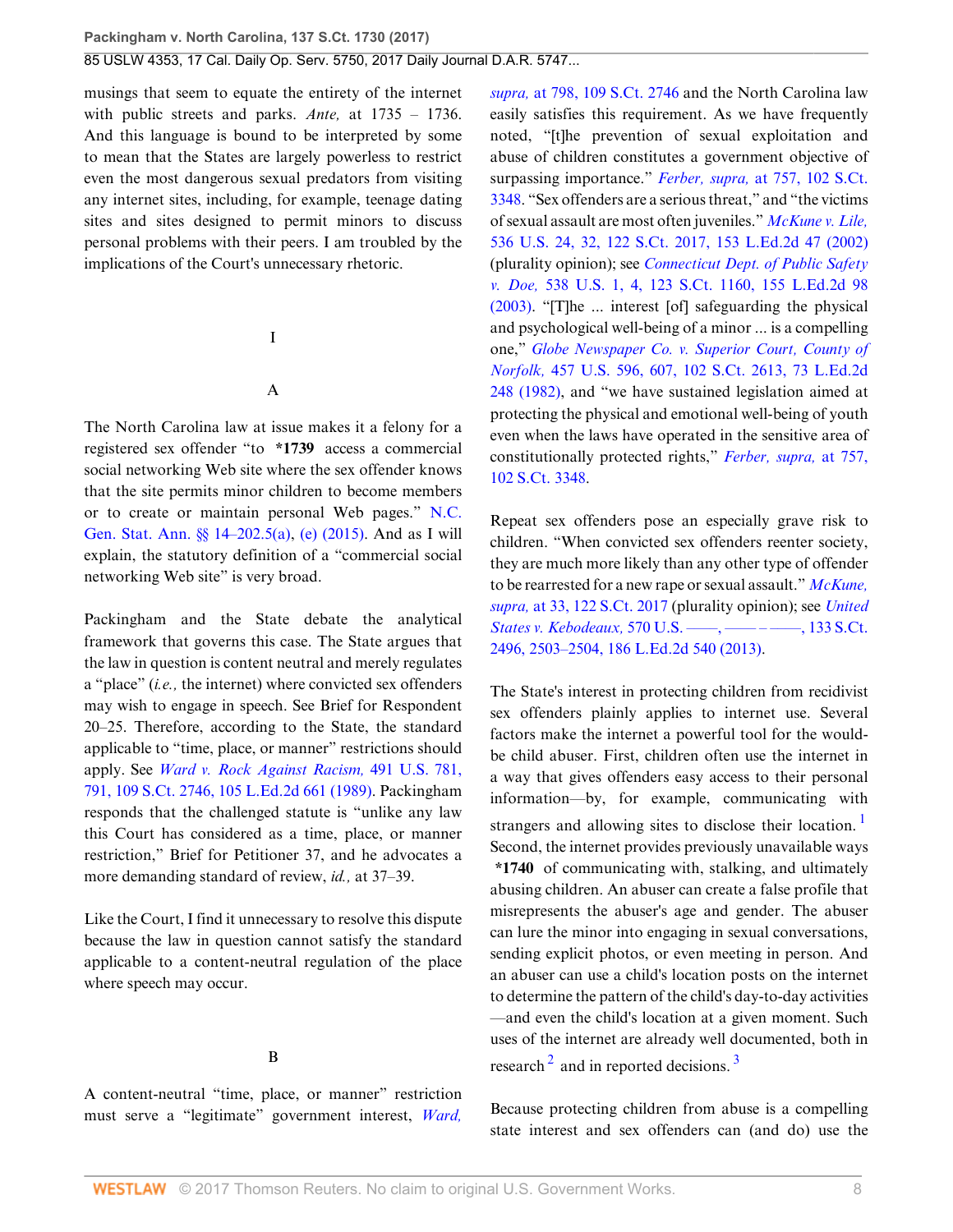internet to engage in such abuse, it is legitimate and entirely reasonable for States to try to stop abuse from occurring before it happens.

C

1

It is not enough, however, that the law before us is designed to serve a compelling state interest; it also must not "burden substantially more speech than is necessary to further the government's legitimate interests." *[Ward,](http://www.westlaw.com/Link/Document/FullText?findType=Y&serNum=1989093295&pubNum=0000708&originatingDoc=I6ee1aafe54f611e7b73588f1a9cfce05&refType=RP&originationContext=document&vr=3.0&rs=cblt1.0&transitionType=DocumentItem&contextData=(sc.UserEnteredCitation))* [491 U.S., at 798–799, 109 S.Ct. 2746](http://www.westlaw.com/Link/Document/FullText?findType=Y&serNum=1989093295&pubNum=0000708&originatingDoc=I6ee1aafe54f611e7b73588f1a9cfce05&refType=RP&originationContext=document&vr=3.0&rs=cblt1.0&transitionType=DocumentItem&contextData=(sc.UserEnteredCitation)); see also *[McCullen v.](http://www.westlaw.com/Link/Document/FullText?findType=Y&serNum=2033678859&pubNum=0000708&originatingDoc=I6ee1aafe54f611e7b73588f1a9cfce05&refType=RP&fi=co_pp_sp_708_2535&originationContext=document&vr=3.0&rs=cblt1.0&transitionType=DocumentItem&contextData=(sc.UserEnteredCitation)#co_pp_sp_708_2535) Coakley,* [573 U.S. ––––, –––– – ––––, 134 S.Ct. 2518, 2535,](http://www.westlaw.com/Link/Document/FullText?findType=Y&serNum=2033678859&pubNum=0000708&originatingDoc=I6ee1aafe54f611e7b73588f1a9cfce05&refType=RP&fi=co_pp_sp_708_2535&originationContext=document&vr=3.0&rs=cblt1.0&transitionType=DocumentItem&contextData=(sc.UserEnteredCitation)#co_pp_sp_708_2535) [189 L.Ed.2d 502 \(2014\)](http://www.westlaw.com/Link/Document/FullText?findType=Y&serNum=2033678859&pubNum=0000708&originatingDoc=I6ee1aafe54f611e7b73588f1a9cfce05&refType=RP&fi=co_pp_sp_708_2535&originationContext=document&vr=3.0&rs=cblt1.0&transitionType=DocumentItem&contextData=(sc.UserEnteredCitation)#co_pp_sp_708_2535). The North Carolina law fails this requirement.

A straightforward reading of the text of [N.C. Gen. Stat.](http://www.westlaw.com/Link/Document/FullText?findType=L&pubNum=1000037&cite=NCSTS14-202.5&originatingDoc=I6ee1aafe54f611e7b73588f1a9cfce05&refType=LQ&originationContext=document&vr=3.0&rs=cblt1.0&transitionType=DocumentItem&contextData=(sc.UserEnteredCitation)) [Ann. § 14–202.5](http://www.westlaw.com/Link/Document/FullText?findType=L&pubNum=1000037&cite=NCSTS14-202.5&originatingDoc=I6ee1aafe54f611e7b73588f1a9cfce05&refType=LQ&originationContext=document&vr=3.0&rs=cblt1.0&transitionType=DocumentItem&contextData=(sc.UserEnteredCitation)) compels the conclusion that it prohibits sex offenders from accessing an enormous number of websites. The law defines a "commercial social networking Web site" as one with four characteristics. First, the website must be "operated by a person who derives revenue from membership fees, advertising, or other sources related to the operation of the Web site." [§](http://www.westlaw.com/Link/Document/FullText?findType=L&pubNum=1000037&cite=NCSTS14-202.5&originatingDoc=I6ee1aafe54f611e7b73588f1a9cfce05&refType=SP&originationContext=document&vr=3.0&rs=cblt1.0&transitionType=DocumentItem&contextData=(sc.UserEnteredCitation)#co_pp_3fed000053a85)  $14-202.5(b)(1)$ . Due to the prevalence of advertising on websites of all types, this requirement does little to limit the statute's reach.

Second, the website must "[f]acilitat[e] the social introduction between two or **\*1741** more persons for the purposes of friendship, meeting other persons, or information exchanges." [§ 14–202.5\(b\)\(2\)](http://www.westlaw.com/Link/Document/FullText?findType=L&pubNum=1000037&cite=NCSTS14-202.5&originatingDoc=I6ee1aafe54f611e7b73588f1a9cfce05&refType=SP&originationContext=document&vr=3.0&rs=cblt1.0&transitionType=DocumentItem&contextData=(sc.UserEnteredCitation)#co_pp_c0ae00006c482). The term "social introduction" easily encompasses any casual exchange, and the term "information exchanges" seems to apply to any site that provides an opportunity for a visitor to post a statement or comment that may be read by other visitors. Today, a great many websites include this feature.

Third, a website must "[a]llo[w] users to create Web pages or personal profiles that contain information *such as* the name or nickname of the user, photographs placed on the personal Web page by the user, other personal information about the user, and links to other personal Web pages on the commercial social networking Web site of friends or associates of the user that may be accessed by other users or visitors to the Web site." [§](http://www.westlaw.com/Link/Document/FullText?findType=L&pubNum=1000037&cite=NCSTS14-202.5&originatingDoc=I6ee1aafe54f611e7b73588f1a9cfce05&refType=SP&originationContext=document&vr=3.0&rs=cblt1.0&transitionType=DocumentItem&contextData=(sc.UserEnteredCitation)#co_pp_d801000002763) [14–202.5\(b\)\(3\)](http://www.westlaw.com/Link/Document/FullText?findType=L&pubNum=1000037&cite=NCSTS14-202.5&originatingDoc=I6ee1aafe54f611e7b73588f1a9cfce05&refType=SP&originationContext=document&vr=3.0&rs=cblt1.0&transitionType=DocumentItem&contextData=(sc.UserEnteredCitation)#co_pp_d801000002763) (emphasis added). This definition covers <span id="page-8-0"></span>websites that allow users to create anything that can be called a "personal profile," *i.e.,* a short description of the user.<sup>[4](#page-10-4)</sup> Contrary to the argument of the State, Brief for Respondent 26–27, everything that follows the phrase "such as" is an illustration of features that a covered website or personal profile may (but need not) include.

Fourth, in order to fit within the statute, a website must "[p]rovid[e] users or visitors ... mechanisms to communicate with other users, *such as* a message board, chat room, electronic mail, or instant messenger." [§ 14–](http://www.westlaw.com/Link/Document/FullText?findType=L&pubNum=1000037&cite=NCSTS14-202.5&originatingDoc=I6ee1aafe54f611e7b73588f1a9cfce05&refType=SP&originationContext=document&vr=3.0&rs=cblt1.0&transitionType=DocumentItem&contextData=(sc.UserEnteredCitation)#co_pp_6ad60000aeea7)  $202.5(b)(4)$  (emphasis added). This requirement seems to demand no more than that a website allow back-and-forth comments between users. And since a comment function is undoubtedly a "mechanis[m] to communicate with other users," *ibid.,* it appears to follow that any website with such a function satisfies this requirement.

<span id="page-8-1"></span>2

The fatal problem for  $\S$  14–202.5 is that its wide sweep precludes access to a large number of websites that are most unlikely to facilitate the commission of a sex crime against a child. A handful of examples illustrates this point.

<span id="page-8-4"></span><span id="page-8-3"></span><span id="page-8-2"></span>Take, for example, the popular retail website Amazon.com, which allows minors to use its services  $5$ and meets all four requirements of  $\S 14-202.5$ 's definition of a commercial social networking website. First, as a seller of products, Amazon unquestionably derives revenue from the operation of its website. Second, the Amazon site facilitates the social introduction of people for the purpose of information exchanges. When someone purchases a product on Amazon, the purchaser can review the product and upload photographs, and other buyers can then respond to the review. <sup>[6](#page-10-6)</sup> This information exchange about products that Amazon sells undoubtedly fits within the definition in  $\S$  14–202.5. It is the equivalent of passengers on a bus comparing notes about products they have purchased. Third, Amazon allows a user to create a personal profile, which is then associated with the product reviews that **\*1742** the user uploads. Such a profile can contain an assortment of information, including the user's name, e-mail address, and picture.  $\frac{7}{1}$  $\frac{7}{1}$  $\frac{7}{1}$ And fourth, given its back-and-forth comment function, Amazon satisfies the final statutory requirement. <sup>[8](#page-10-8)</sup>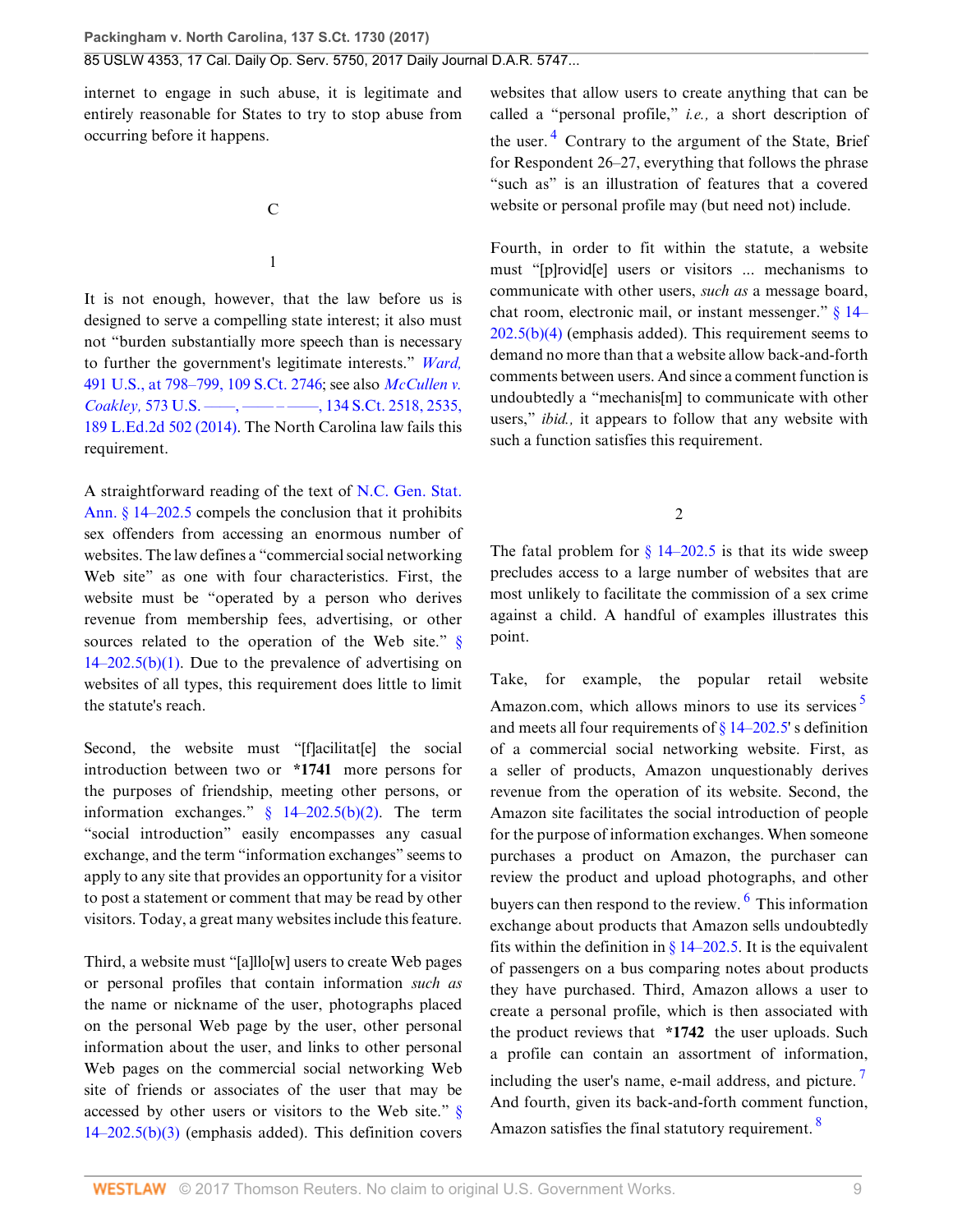<span id="page-9-1"></span><span id="page-9-0"></span>Many news websites are also covered by this definition. For example, the Washington Post's website gives minors access<sup>[9](#page-10-9)</sup> and satisfies the four elements that define a commercial social networking website. The website (1) derives revenue from ads and (2) facilitates social introductions for the purpose of information exchanges. Users of the site can comment on articles, reply to other users' comments, and recommend another user's comment.  $\frac{10}{10}$  $\frac{10}{10}$  $\frac{10}{10}$  Users can also (3) create personal profiles that include a name or nickname and a photograph. The photograph and name will then appear next to every comment the user leaves on an article. Finally (4), the back-and-forth comment section is a mechanism for users to communicate among themselves. The site thus falls within  $\S$  14–202.5 and is accordingly off limits for registered sex offenders in North Carolina.

Or consider WebMD—a website that contains healthrelated resources, from tools that help users find a doctor to information on preventative care and the symptoms associated with particular medical problems. WebMD, too, allows children on the site.  $11$  And it exhibits the four hallmarks of a "commercial social networking" website. It obtains revenue from advertisements.  $12$  It facilitates information exchanges—via message boards that allow users to engage in public discussion of an assortment of health issues.  $13$  It allows users to create basic profile pages: Users can upload a picture and some basic information about themselves, and other users can see their aggregated comments and "likes."  $14$ WebMD also provides message boards, which are specifically mentioned in the statute as a "mechanis[m] to communicate with other users." [N.C. Gen. Stat. Ann. §](http://www.westlaw.com/Link/Document/FullText?findType=L&pubNum=1000037&cite=NCSTS14-202.5&originatingDoc=I6ee1aafe54f611e7b73588f1a9cfce05&refType=SP&originationContext=document&vr=3.0&rs=cblt1.0&transitionType=DocumentItem&contextData=(sc.UserEnteredCitation)#co_pp_6ad60000aeea7)  $14 - 202.5(b)(4)$ .

As these examples illustrate, the North Carolina law has a very broad reach and **\*1743** covers websites that are ill suited for use in stalking or abusing children. The focus of the discussion on these sites—shopping, news, health—does not provide a convenient jumping off point for conversations that may lead to abuse. In addition, the social exchanges facilitated by these websites occur in the open, and this reduces the possibility of a child being secretly lured into an abusive situation. These websites also give sex offenders little opportunity to gather personal details about a child; the information that can be listed in a profile is limited, and the profiles are brief. What is more, none of these websites make it easy to determine a child's precise location at a given moment. For example, they do not permit photo streams (at most, a child could upload a single profile photograph), and they do not include up-to-the minute location services. Such websites would provide essentially no aid to a would-be child abuser.

Placing this set of websites categorically off limits from registered sex offenders prohibits them from receiving or engaging in speech that the First Amendment protects and does not appreciably advance the State's goal of protecting children from recidivist sex offenders. I am therefore compelled to conclude that, while the law before us addresses a critical problem, it sweeps far too broadly to satisfy the demands of the Free Speech Clause. [15](#page-11-5)

<span id="page-9-7"></span><span id="page-9-6"></span>II

<span id="page-9-5"></span><span id="page-9-4"></span><span id="page-9-3"></span><span id="page-9-2"></span>While I thus agree with the Court that the particular law at issue in this case violates the First Amendment, I am troubled by the Court's loose rhetoric. After noting that "a street or a park is a quintessential forum for the exercise of First Amendment rights," the Court states that "cyberspace" and "social media in particular" are now "the most important places (in a spatial sense) for the exchange of views." *Ante,* at 1735. The Court declines to explain what this means with respect to free speech law, and the Court holds no more than that the North Carolina law fails the test for content-neutral "time, place, and manner" restrictions. But if the entirety of the internet or even just "social media" sites  $16$  are the 21st century equivalent of public streets and parks, then States may have little ability to restrict the sites that may be visited by even the most dangerous sex offenders. May a State preclude an adult previously convicted of molesting children from visiting a dating site for teenagers? Or a site where minors communicate with each other about personal problems? The Court should be more attentive to the implications of its rhetoric for, contrary to the Court's suggestion, there are important differences between cyberspace and the physical world.

I will mention a few that are relevant to internet use by sex offenders. First, it is easier for parents to monitor the physical locations that their children visit and the individuals with whom they speak in person than it is to monitor their internet use. Second, if a sex offender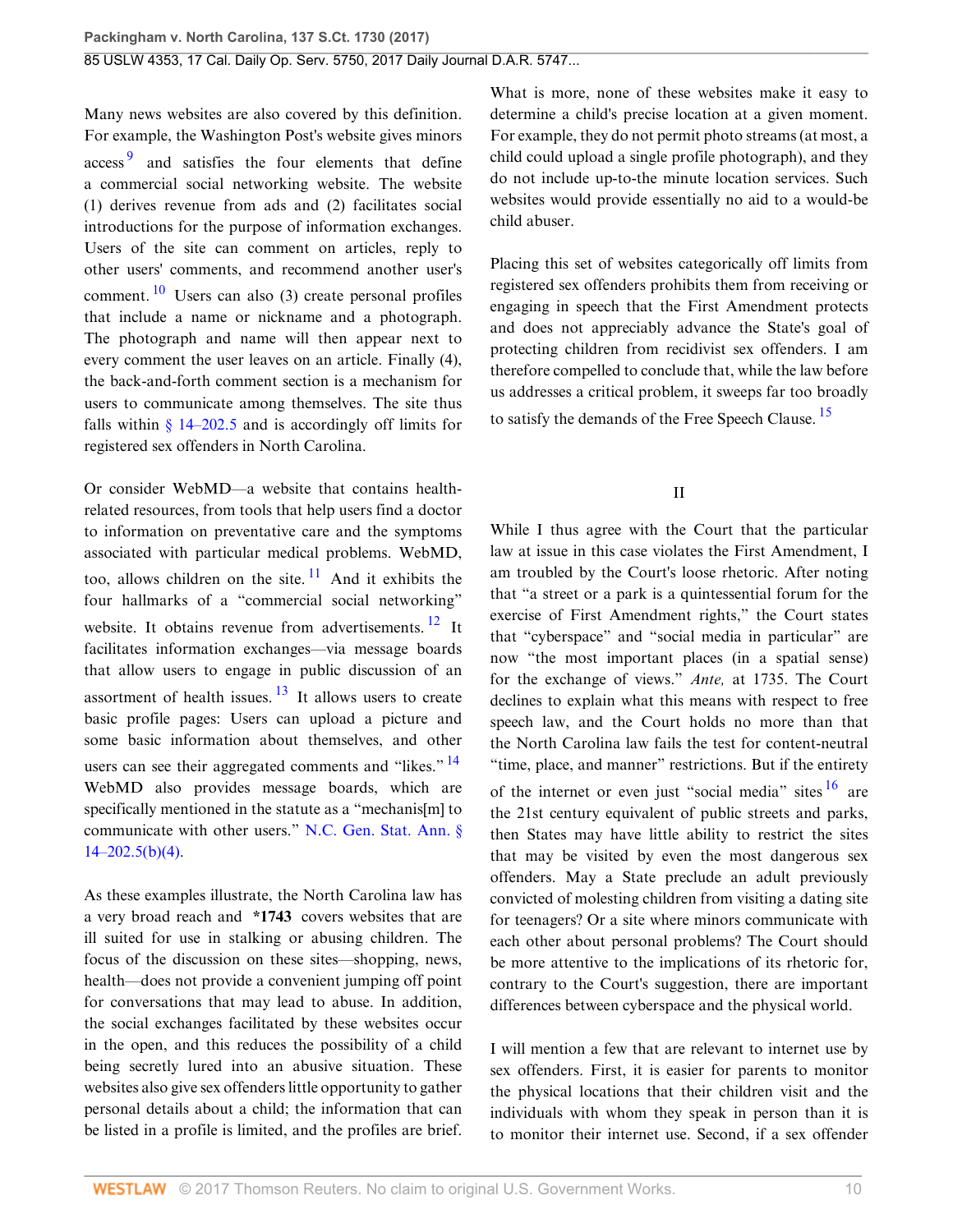**Packingham v. North Carolina, 137 S.Ct. 1730 (2017)**

85 USLW 4353, 17 Cal. Daily Op. Serv. 5750, 2017 Daily Journal D.A.R. 5747...

is seen approaching children or loitering in a place frequented by children, this conduct may be observed by parents, teachers, or others. Third, the internet offers an unprecedented degree of anonymity and easily permits **\*1744** a would-be molester to assume a false identity.

The Court is correct that we should be cautious in applying our free speech precedents to the internet. *Ante,* at 1736. Cyberspace is different from the physical world, and if it is true, as the Court believes, that "we cannot appreciate yet" the "full dimensions and vast potential" of "the Cyber Age," *ibid.,* we should proceed circumspectly, taking one step at a time. It is regrettable that the Court has not heeded its own admonition of caution.

### **All Citations**

137 S.Ct. 1730, 85 USLW 4353, 17 Cal. Daily Op. Serv. 5750, 2017 Daily Journal D.A.R. 5747, 26 Fla. L. Weekly Fed. S 695

### Footnotes

- <span id="page-10-0"></span>The syllabus constitutes no part of the opinion of the Court but has been prepared by the Reporter of Decisions for the convenience of the reader. See [United States v. Detroit Timber & Lumber Co.,](http://www.westlaw.com/Link/Document/FullText?findType=Y&serNum=1906101604&pubNum=0000708&originatingDoc=I6ee1aafe54f611e7b73588f1a9cfce05&refType=RP&originationContext=document&vr=3.0&rs=cblt1.0&transitionType=DocumentItem&contextData=(sc.UserEnteredCitation)) 200 U.S. 321, 337, 26 S.Ct. 282, 50 [L.Ed. 499.](http://www.westlaw.com/Link/Document/FullText?findType=Y&serNum=1906101604&pubNum=0000708&originatingDoc=I6ee1aafe54f611e7b73588f1a9cfce05&refType=RP&originationContext=document&vr=3.0&rs=cblt1.0&transitionType=DocumentItem&contextData=(sc.UserEnteredCitation))
- <span id="page-10-1"></span>[1](#page-7-0) See Pew Research Center, Teens, Social Media, and Privacy 5 (May 21, 2013), http://www.pewinternet.org/files/2013/05/ PIP\_TeensSocialMediaandPrivacy\_PDF.pdf (all internet materials as last visited June 16, 2017); J. Wolak, K. Mitchell, & D. Finkelhor, National Center for Missing & Exploited Children, Online Victimization of Youth: Five Years Later 7 (2006) (prepared by Univ. of N.H., Crimes Against Children Research Center), http://www.unh.edu/ccrc/pdf/CV138.pdf.
- <span id="page-10-2"></span>[2](#page-7-1) See id., at 2–3; Wolak, Finkelhor, Mitchell, & Ybarra, Online "Predators" and Their Victims, 63 Am. Psychologist 111, 112 (Feb.–Mar. 2008).
- <span id="page-10-3"></span>[3](#page-7-2) For example, in State v. Gallo, [275 Or.App. 868, 869, 365 P.3d 1154, 1154–1155 \(2015\)](http://www.westlaw.com/Link/Document/FullText?findType=Y&serNum=2037921285&pubNum=0004645&originatingDoc=I6ee1aafe54f611e7b73588f1a9cfce05&refType=RP&originationContext=document&vr=3.0&rs=cblt1.0&transitionType=DocumentItem&contextData=(sc.UserEnteredCitation)), a 32–year–old defendant posing as a 15–year–old boy used a social networking site to contact and befriend a 16–year–old autistic girl. "He then arranged to meet the victim, took her to a park, and sexually abused her." Ibid., [365 P.3d, at 1155](http://www.westlaw.com/Link/Document/FullText?findType=Y&serNum=2037921285&pubNum=0004645&originatingDoc=I6ee1aafe54f611e7b73588f1a9cfce05&refType=RP&fi=co_pp_sp_4645_1155&originationContext=document&vr=3.0&rs=cblt1.0&transitionType=DocumentItem&contextData=(sc.UserEnteredCitation)#co_pp_sp_4645_1155). In [United States v.](http://www.westlaw.com/Link/Document/FullText?findType=Y&serNum=2040400231&pubNum=0006538&originatingDoc=I6ee1aafe54f611e7b73588f1a9cfce05&refType=RP&fi=co_pp_sp_6538_261&originationContext=document&vr=3.0&rs=cblt1.0&transitionType=DocumentItem&contextData=(sc.UserEnteredCitation)#co_pp_sp_6538_261) Steele, [664 Fed.Appx. 260, 261 \(C.A.3 2016\),](http://www.westlaw.com/Link/Document/FullText?findType=Y&serNum=2040400231&pubNum=0006538&originatingDoc=I6ee1aafe54f611e7b73588f1a9cfce05&refType=RP&fi=co_pp_sp_6538_261&originationContext=document&vr=3.0&rs=cblt1.0&transitionType=DocumentItem&contextData=(sc.UserEnteredCitation)#co_pp_sp_6538_261) the defendant "began interacting with a minor [victim] on the gay social networking cell phone application 'Jack'd.' " He eventually met the 14–year–old victim and sexually abused him. Ibid. Sadly, these cases are not unique. See, e.g., Himko v. English, [2016 WL 7645584, \\*1 \(N.D.Fla., Dec. 5, 2016\)](http://www.westlaw.com/Link/Document/FullText?findType=Y&serNum=2040705352&pubNum=0000999&originatingDoc=I6ee1aafe54f611e7b73588f1a9cfce05&refType=RP&originationContext=document&vr=3.0&rs=cblt1.0&transitionType=DocumentItem&contextData=(sc.UserEnteredCitation)) (a convicted rapist and registered sex offender "contacted a sixteen-year-old girl using ... Facebook" and then exchanged explicit text messages and photographs with her), report and recommendation adopted, [2017 WL 54246 \(Jan. 4, 2017\);](http://www.westlaw.com/Link/Document/FullText?findType=Y&serNum=2040704068&pubNum=0000999&originatingDoc=I6ee1aafe54f611e7b73588f1a9cfce05&refType=RP&originationContext=document&vr=3.0&rs=cblt1.0&transitionType=DocumentItem&contextData=(sc.UserEnteredCitation)) [Roberts](http://www.westlaw.com/Link/Document/FullText?findType=Y&serNum=2037653909&pubNum=0000999&originatingDoc=I6ee1aafe54f611e7b73588f1a9cfce05&refType=RP&originationContext=document&vr=3.0&rs=cblt1.0&transitionType=DocumentItem&contextData=(sc.UserEnteredCitation)) v. United States, [2015 WL 7424858, \\*2–\\*3 \(S.D.Ohio, Nov. 23, 2015\)](http://www.westlaw.com/Link/Document/FullText?findType=Y&serNum=2037653909&pubNum=0000999&originatingDoc=I6ee1aafe54f611e7b73588f1a9cfce05&refType=RP&originationContext=document&vr=3.0&rs=cblt1.0&transitionType=DocumentItem&contextData=(sc.UserEnteredCitation)) (the defendant "met a then 14–year–old child online via a social networking website called vampirefreaks.com" and then enticed the child to his home and "coerced the child to perform oral sex on him"), report and recommendation adopted, [2016 WL 112647 \(Jan. 8, 2016\)](http://www.westlaw.com/Link/Document/FullText?findType=Y&serNum=2037976628&pubNum=0000999&originatingDoc=I6ee1aafe54f611e7b73588f1a9cfce05&refType=RP&originationContext=document&vr=3.0&rs=cblt1.0&transitionType=DocumentItem&contextData=(sc.UserEnteredCitation)), certificate of appealability denied, No. 16–3050 (CA6 June 15, 2016); State v. Murphy, [2016–0901, p. 3 \(La.App. 1 Cir. 10/28/16\), 206](http://www.westlaw.com/Link/Document/FullText?findType=Y&serNum=2040191048&pubNum=0003926&originatingDoc=I6ee1aafe54f611e7b73588f1a9cfce05&refType=RP&fi=co_pp_sp_3926_224&originationContext=document&vr=3.0&rs=cblt1.0&transitionType=DocumentItem&contextData=(sc.UserEnteredCitation)#co_pp_sp_3926_224) [So.3d 219, 224](http://www.westlaw.com/Link/Document/FullText?findType=Y&serNum=2040191048&pubNum=0003926&originatingDoc=I6ee1aafe54f611e7b73588f1a9cfce05&refType=RP&fi=co_pp_sp_3926_224&originationContext=document&vr=3.0&rs=cblt1.0&transitionType=DocumentItem&contextData=(sc.UserEnteredCitation)#co_pp_sp_3926_224) (a defendant "initiated conversations" with his 12–year–old victim "on a social network chat site called 'Kik' " and later sent sexually graphic photographs of himself to the victim and received sexually graphic photos from her).
- <span id="page-10-4"></span>[4](#page-8-0) See New Oxford American Dictionary 1394 (3d ed. 2010); Webster's Third New International Dictionary 1811 (2002); 12 Oxford English Dictionary 576 (2d ed. 1989).
- <span id="page-10-5"></span>[5](#page-8-1) See Amazon, Conditions of Use (June 21, 2016), https://www.amazon.com/gp/help/customer/display.html/ ref=help\_search\_1–2?ie=UTF8&nodeId=201909000&qid=1490898710&sr=1–2.
- <span id="page-10-6"></span>[6](#page-8-2) See Amazon, About Customer Reviews, https://www.amazon.com/gp/help/customer/display.html/ref=hp\_left\_v4\_sib? ie=UTF8&nodeId=201967050; Amazon, About Public Activity, https://www.amazon.com/gp/help/customer/display.html/ ref=hp\_left\_v4\_sib?ie=UTF8&nodeId=202076150.
- <span id="page-10-7"></span>[7](#page-8-3) See Amazon, About Your Profile, https://www.amazon.com/gp/help/customer/display.html/ref=hp\_left\_v4\_sib? ie=UTF8&nodeId=202076210; Amazon, About Public Information, https://www.amazon.com/gp/help/customer/ display.html/ref=help\_search\_1–2?ie=UTF8&nodeId=202076170&qid=1490835739&sr=1–2.
- <span id="page-10-8"></span>[8](#page-8-4) Amazon does not appear to fall within the statute's exemption for websites that have as their "primary purpose the facilitation of commercial transactions involving goods or services between its members or visitors." [§ 14–202.5\(c\)\(2\)](http://www.westlaw.com/Link/Document/FullText?findType=L&pubNum=1000037&cite=NCSTS14-202.5&originatingDoc=I6ee1aafe54f611e7b73588f1a9cfce05&refType=SP&originationContext=document&vr=3.0&rs=cblt1.0&transitionType=DocumentItem&contextData=(sc.UserEnteredCitation)#co_pp_fcf30000ea9c4). Amazon's primary purpose seems to be the facilitation of commercial transactions between its users and *itself.*
- <span id="page-10-9"></span>[9](#page-9-0) See Washington Post, Terms of Service (July 1, 2014), https://www.washingtonpost.com/terms-of-service/2011/11/18/ gIQAldiYiN\_story.html?utm\_term=.9be5851f95.